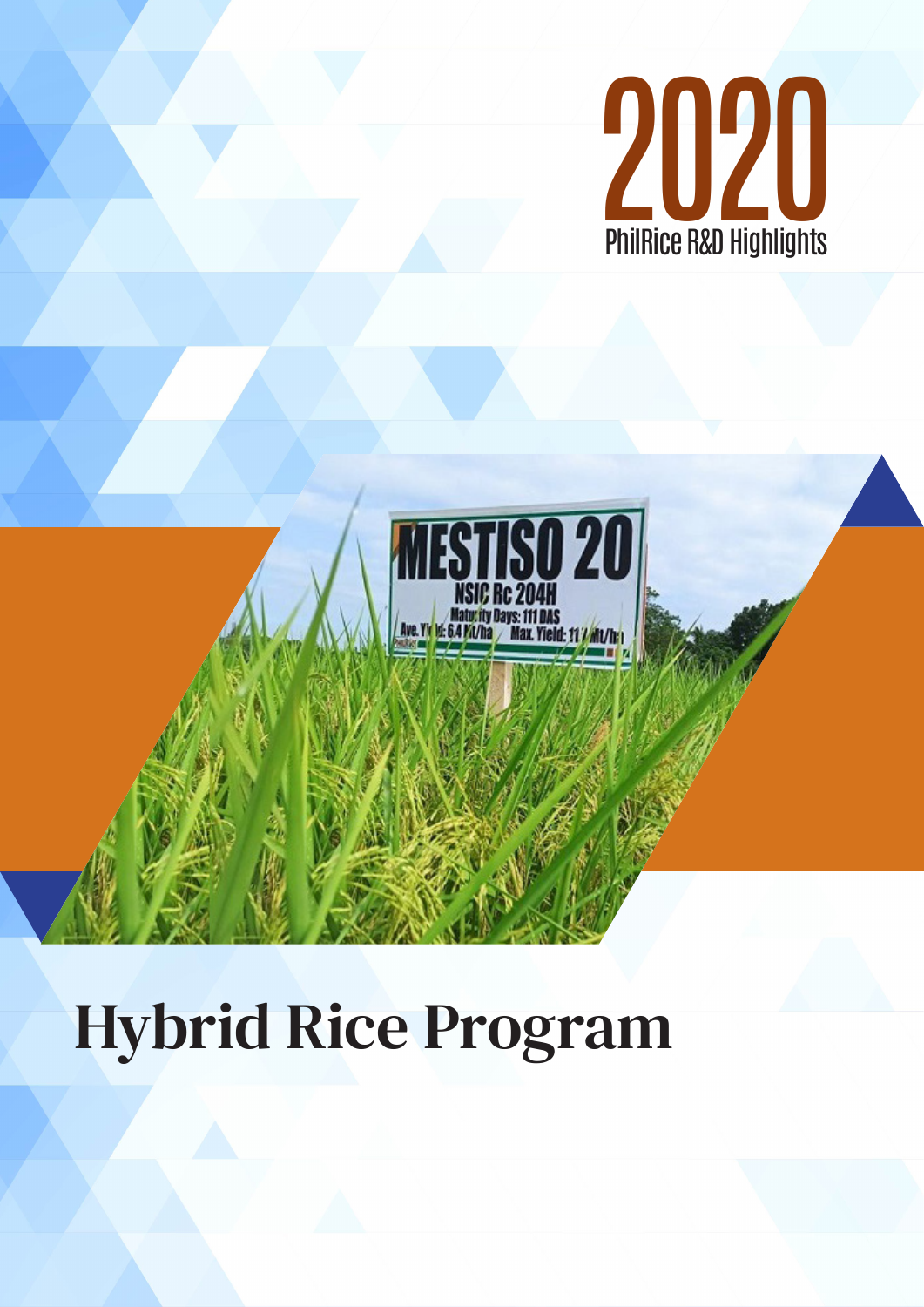# **Contents**

| <b>SECTIONS</b>                                                                                                                                     | PAGF |
|-----------------------------------------------------------------------------------------------------------------------------------------------------|------|
| <b>Executive Summary</b>                                                                                                                            | 3    |
| Development of CMS-based three-line hybrids                                                                                                         | 4    |
| Development of Thermo-sensitive genetic<br>male sterile (TGMS)-based two-line hybrid rice                                                           | 8    |
| Hybrid seed and hybrid seed production research                                                                                                     | 14   |
| Screening of CMS and TGMS parentals,<br>breeding lines and promising hybrids for grain quality<br>and resistance to major insect pests and diseases | 19   |
| Hybrid nucleus and breeder seed production<br>research and maintenance                                                                              | 2Δ   |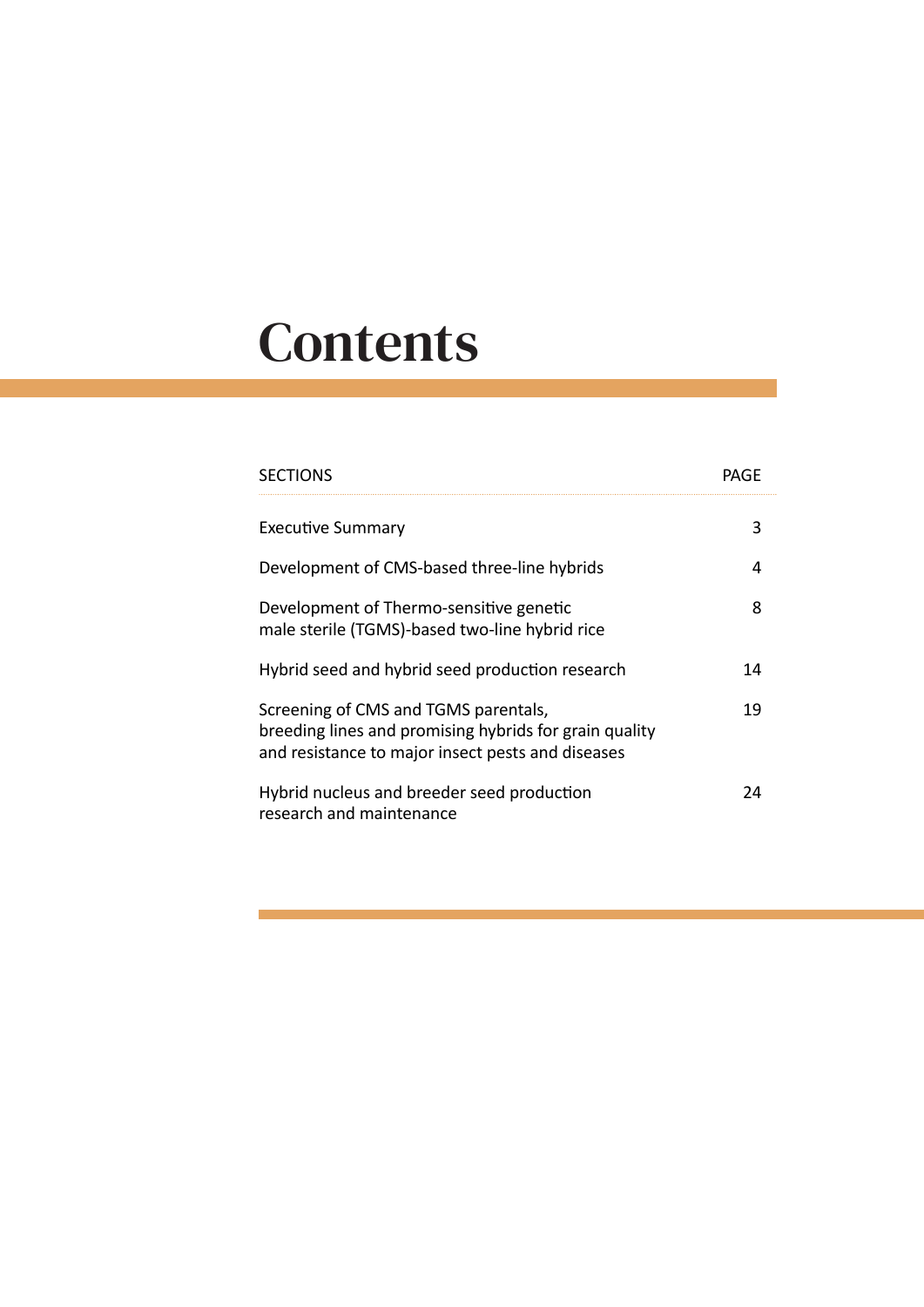**DIVISION**

# Hybrid Rice Program

**Program leader: Nenita V. Desamero**

#### **EXECUTIVE SUMMARY**

The Hybrid Rice Program (HRP) is geared towards increasing rice production and enhancing profitability and reducing production cost per unit of cultivated area, while boosting the competitiveness of the farmers. The Program contributes in attaining rice sufficiency through development of wide adaptive, as well as location-specific high yielding, resistant to major insect pests and diseases, and of good grain and eating quality hybrid rice varieties, coupled with appropriate cultural management. The Program also ensures availability and sustained adequate supply of genetically pure and quality nucleus, breeder and foundation seeds of parents and hybrids in support to public hybrid rice commercialization and for use by researchers. The six projects (Figure 1) implemented under the Program address the development of parent lines for cytoplasmic male sterility (CMS)-based three-line hybrids and thermo-sensitive genetic male sterility (TGMS) based two-line hybrids, streamlined mass screen vital in the introgression of resistance to major insect pests and diseases, as well as good grain and eating quality traits in the parents and hybrids. Seed and seed production research are necessary in improving the yield, reproducibility and quality of parental and  $F_1$  seeds, which are essential factors considered in hybrid rice commercialization.

The Program employed multi- and transdisciplinary and integrated approach in the implementation of the various projects (Figure 2). The two projects, HRP-002 based at PhilRice Los Baños, and HRP-003 based at PhilRice CES, generate the parents and corresponding hybrids. They are in close coordination with each other to facilitate sharing of germplasm for pollen parents, and other resources as needed. The outputs of the two projects are evaluated for major pest resistance by the crop protection experts (pathologist and entomologist) and for grain and eating quality traits by rice chemistry and food science experts, addressed by project HRP-005, which are conducted at PhilRice Los Baños, for TGMS-based breeding materials, and at PhilRice CES for CMS-based breeding materials. Research on seed and seed production for selected elite parents and hybrids are conducted both at PhilRice Los Baños and CES under project HRP-004 and HRP-007. The crop management component of HRP is externally-funded, and at this time is focused on nutrient management and field performance of elite hybrids under various growing environments. Strong coordination and feedbacking between and among projects are mandatory for proper and smooth flow of breeding materials, information exchange, knowledge generation, and technology development.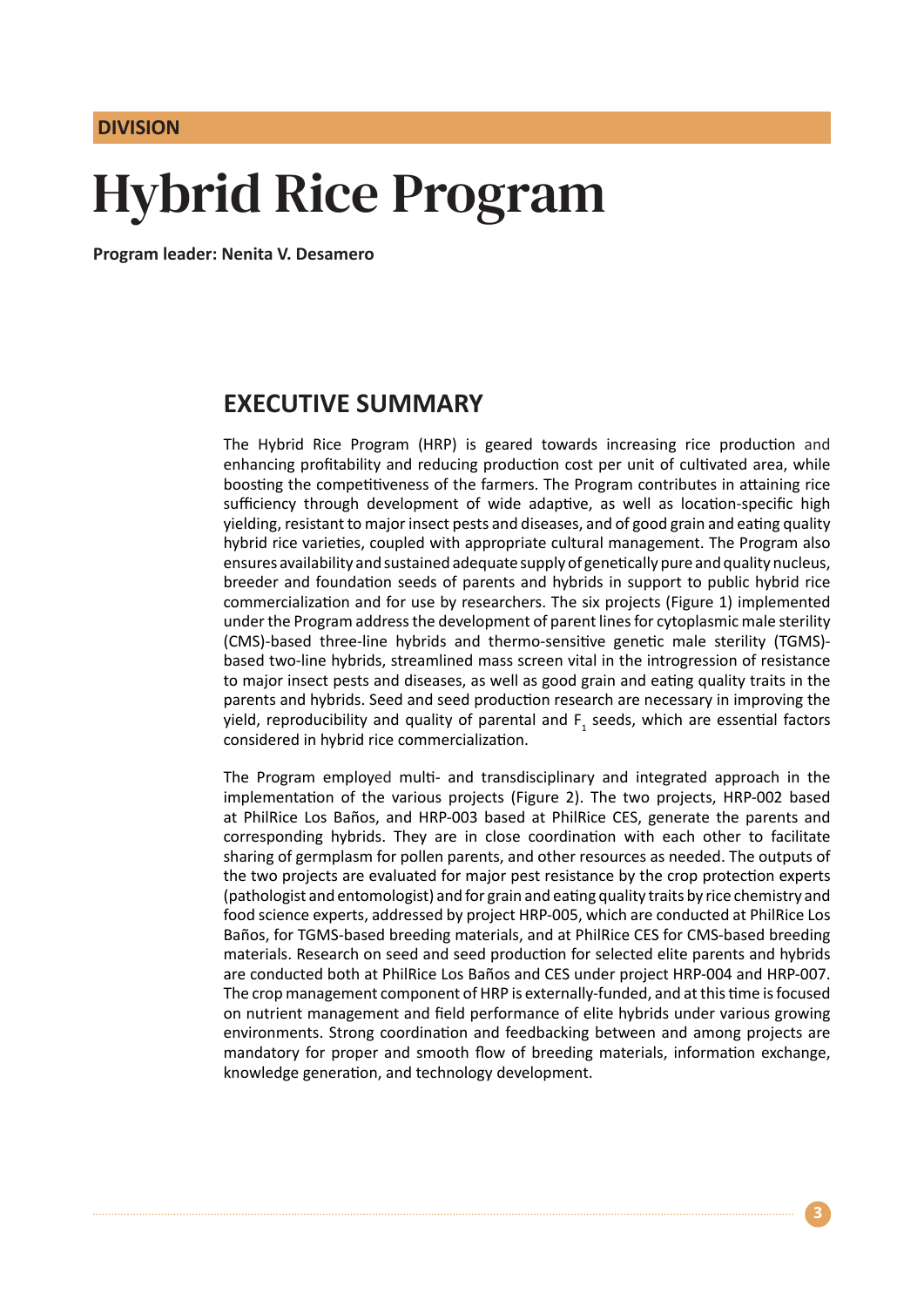## Development of CMS-based three-line hybrids

**Joanne D. Caguiat**

The HRP 002 aimed to develop three-line hybrid rice varieties and parent lines with good agro-morphological traits, high yield, acceptable grain and eating quality traits, and resistance to major pests and diseases. This project consisted of four interrelated studies to generate best performing three-line cytoplasmic male sterility (CMS)-based hybrids and parents.

For the development of maintainer lines, the S5N gene for wide compatibility was highly expressed in a germplasm Fancy where all the four testers expressed 100% except for IR36, which showed <70% spikelet fertility. Generated testcrosses from this entry will be further evaluated for sterility inducing gene next season. Three advanced maintainer lines (PR41325, PR4126, and PR41327) were confirmed to have bacterial leaf blight (BLB) resistance genes (Xa4 and xa5 or both). Confirmation of other Xa genes is in-progress. For CMS line development, pair crosses of PR15A and PR21A exhibited 100% or complete sterility. These CMS lines will be further seed increased for generation of pure core seeds.

For restorer line development, 11 lines were identified and selected as potential restorer lines with yield comparable and better than NSIC Rc 222,  $\geq$  80% spikelet fertility, with single or both Rf3, and Rf4 fertility restoring genes and passed the standards for grain quality evaluation. Two lines have resistant reaction against blast and BLB, while the rest have intermediate to resistant reaction to BLB under induced-method of screening. These selected potential restorer lines will be nominated to hybrid source nursery.

In 2020 dry season (DS), based on genotyping using molecular markers (Rf3, Rf4 and MNT) and pollen evaluation, 15 pollen parents were identified as potential maintainer lines (positive for MNT and with complete sterile pollen), unfortunately these entries were also positive for both Rf3 and Rf4. There were eight entries with both Rf3 and Rf4, 8 with Rf3, and 16 contained Rf4 identified as potential restorer lines based on pollen evaluation and genotyping results. Further confirmation and validation will be done. For combining ability result, among the testers, PR19A (set 1), IR79128A (set 2), and IR80156A (set 3) contained the highest GCA effects while IR73013-95-1-3-2R (set 1), PR34142-5-1-3-2R (set 2), and MATATAG 9 (set 3) showed highest GCA effects among pollen parents.

For evaluation of experimental hybrids in preliminary yield trial, four (14%) of 28 experimental hybrids were identified to have 7.7 (PR52525H) - 7.9t/ha yield (PR52524H) with 2-17% yield advantage over check varieties Mestiso 55 (6.71t/ ha), Mestiso 32 (6.76t/ha), Mestiso 20 (7.50t/ha) and NSIC Rc 222 (7.26t/ha).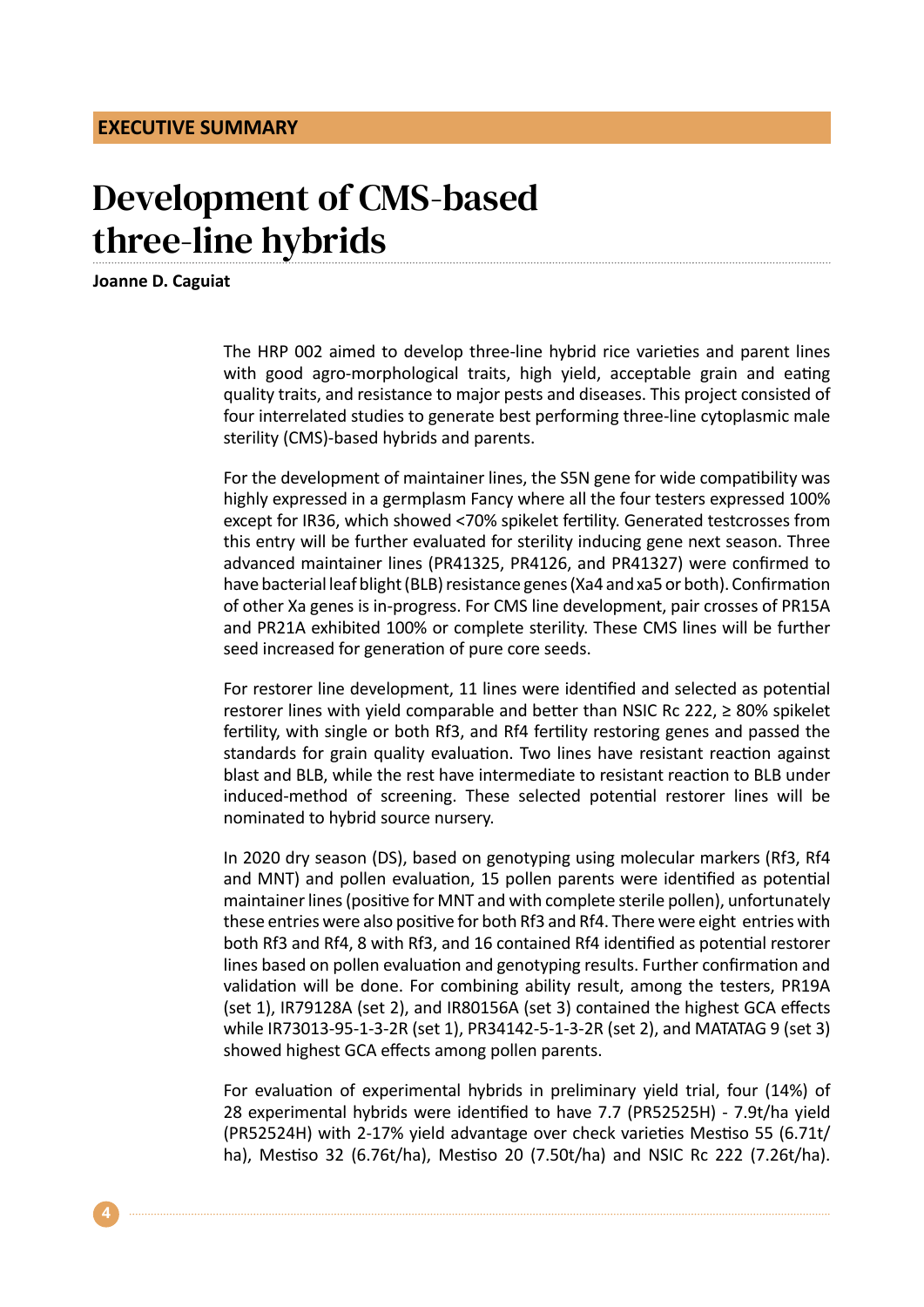#### **EXECUTIVE SUMMARY**

Four hybrids (PR52524H, PR52526H, PR52538H, PR52525H) showed 6-9% yield advantage over check NSIC Rc 222. Seed production and further evaluation will be conducted on these entries next season. Further characterization and use of parent lines to generate best performing experimental hybrids will be implemented. Majority of the activities in this study was restricted due to the COVID-19 pandemic.

For CMS line multiplication, 18 CMS lines were generated through plant to plant crossing, 17 AxB combinations were seed produced for nucleus seeds, and 8 AxB combinations were multiplied. For experimental hybrids, a total of 22 entries were seed produced to be used in preliminary yield trail, 4 entries for advance yield trial, and one for National Cooperative Testing. Ensuring the genetic purity of all parent lines and hybrids will be and should be the top priority. Thus, for the next season, proper and stringent monitoring and management will be employed.

### Development of superior maintainer and male sterile lines

**Imeldalyn G. Pacada, Abegail G. Pascua, Merryll Anne M. Miranda, Claudenicl A. Blacer, and Josielyn C. Bagarra**

The development of diverse maintainer lines from different ecosystem and from other cultivar group will broaden the maintainer germplasm source. These maintainer lines when converted to selected cytoplasmic male sterile (CMS) lines will not only widen the parental source but also increase the CMS germplasm pool that may facilitate the breeding of heterotic  $F_1$  hybrids.

For CMS conversion of maintainer line with *Xa* gene and exerted stigma, among the generated backcross population evaluated none of them showed 100% completely sterile (CS). This signifies that the CMS lines used were unable to inherit sterility; thus, sterility is not stable. It is also possible that the CMS lines used for conversion is not easily maintained. This reason might lead to limiting the conversion process of diverse genotypes into new CMS lines in the future.

For the development of maintainer line with S5n gene, among five javanica germaplasm, wide compatibility traits were highly expressed in Fancy, in which the four testers expressed 100% except for IR36. Only 3 of the 20 evaluated plants (85%) showed <70% spikelet fertility.

For obtaining purified CMS and maintainer lines, only PR15 and PR21 exhibited 100% CS to their evaluated pair crosses. However, stability of sterility of these two lines should be monitored to prevent fluctuation of CS plants. This can be done by producing at least two cycle of pair crosses ( $\geq$  25 CMS/pair crosses) with 100% CS in all CMS plants evaluated.

**5**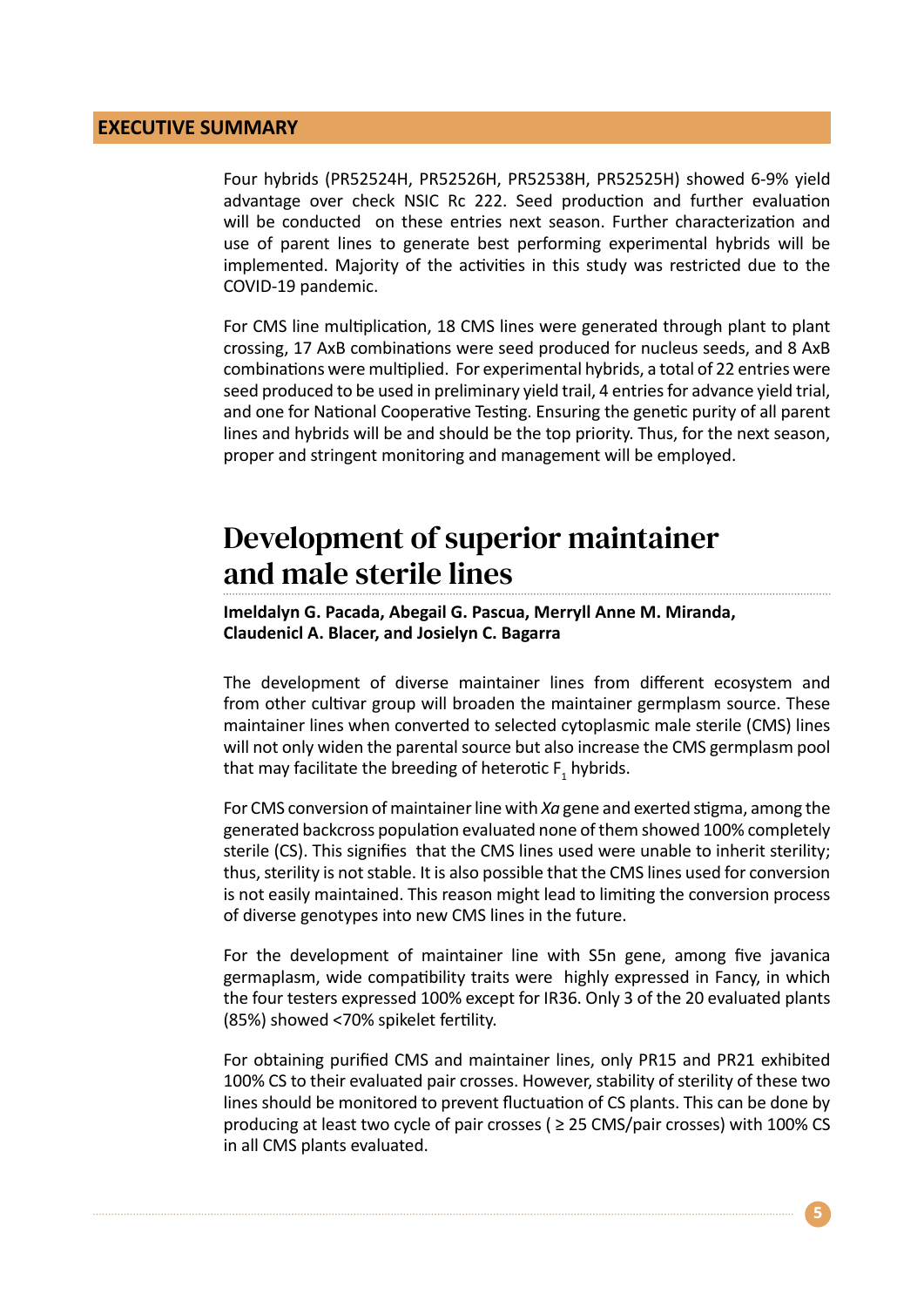#### Development of diverse restorer lines

**Frodie P. Waing, Micah Abegail C. Meman , Jasmin II C. Santiago, Marie Stella F. Ablaza, Leonilo V. Gramaje, and Nenita V. Desamero**

In hybrid rice seed production using three-line or CGMS (Cytoplasmic Genic Male sterility) system, the combination of a cytplasmic male sterile line, maintainer line and restorer line carrying the restorer gene (*Rf*) to restore the fertility are indispensable for the development of hybrids. However, one of the challenges for three-line system to be successful is the development of restorer line with good restoring ability coupled with other good agronomic factors. The study aimed to: (1) develop diverse restorer lines with 80-85% pollen and spikelet fertility, with acceptable grain quality and resistance to major biotic stresses, and (2) evaluate the performance of promising restorer lines for grain yield, and other important morpho-agronomic traits. In the pedigree nursery dry season evaluation 1,129 lines in F3-F5 generations in the field and 254 F1 plants in the screen house were established for selection and generation advancement. Based on PAcp, 672 F3-F4 lines were selected for generation advancement and all 18 F1 populations were forwarded to the next season. Field performance, grain quality, and reaction to major insect pests and diseases of advance breeding lines were evaluated. Thirtyseven potential breeding lines were identified with yield comparable and better than NSIC Rc 222 ranging from 4.82 to 7.26t/ha with an average of 6.56t/ha in wet season. Eleven (11) breeding lines were identified as potential restorer lines based on yield, with presence of *Rf genes,* with 80.20 to 90.83% spikelet fertility, and have passed the grain quality standards. Identified and selected potential restorer lines with desirable traits will be nominated to hybrid source nursery.

#### Development and field performance evaluation of experimental hybrids

**Joanne D. Caguiat, Josielyn C. Bagarra, Frodie P. Waing, Micah Abegail C. Meman, John Paul Uera, Marie Stela F. Ablaza, and Nenita V. Desamero**

The successful use of heterosis and identification of superior hybrid combinations depends on the combining ability of parent lines. The objectives of the study included: (1) evaluate the performance of experimental hybrids in the testcross nursery (TCN) based on fertility, sterility, and other important morpho-agronomic traits; (2) prospect potential maintainer lines (B) or restorer lines (R) based on the performance of experimental hybrids; and (3) estimate the combining ability of hybrid parent lines. In 2020 dry season, based on genotyping using molecular markers (Rf3, Rf4 and MNT) and pollen evaluation, 15 pollen parents were identified as potential maintainer lines (positive for MNT and with complete sterile pollen). However, these entries were also positive for both Rf3 and Rf4. Eight entries with both Rf3 and Rf4, eight with Rf3, and 16 contained Rf4 were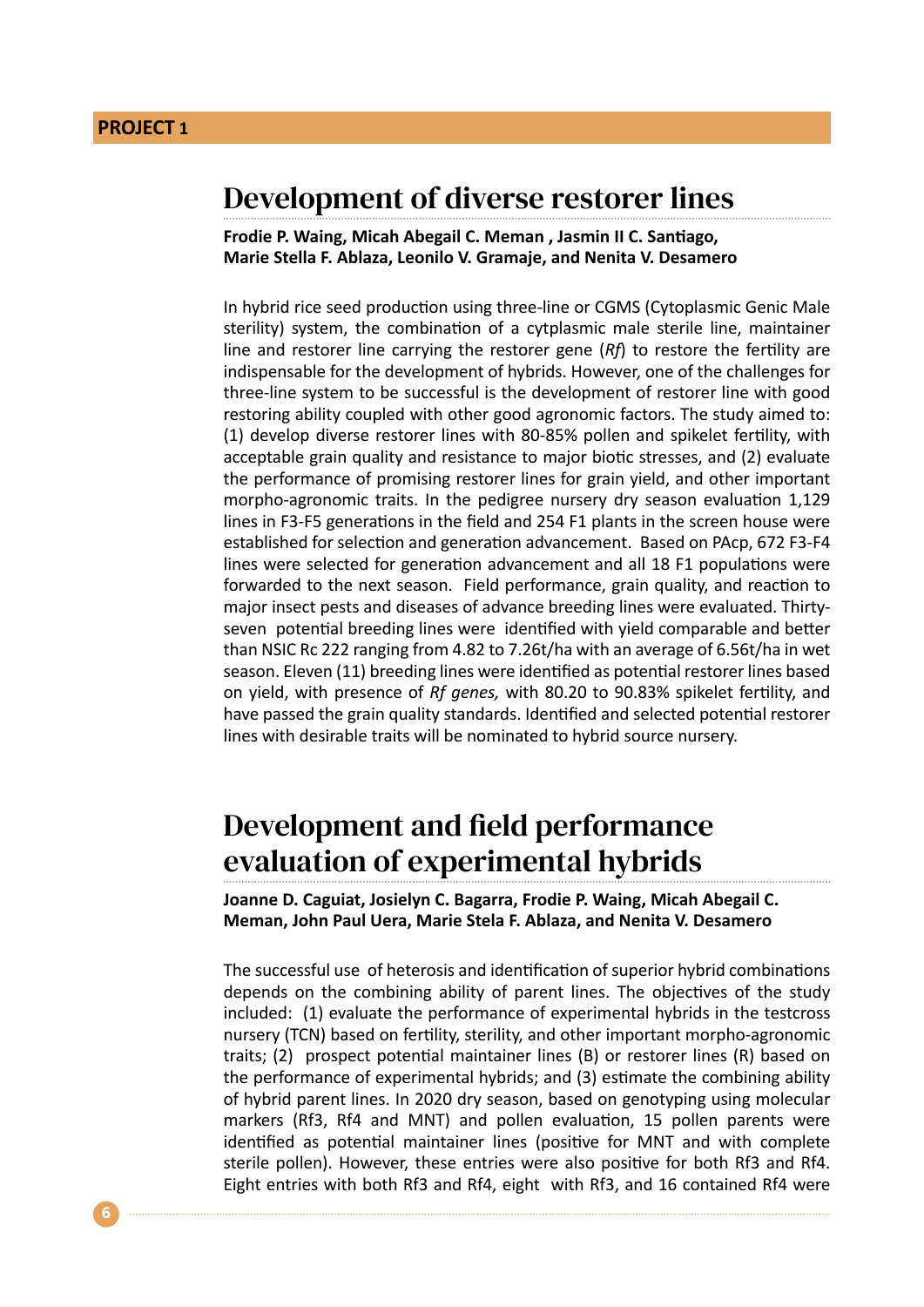identified as potential restorer lines based on pollen evaluation and genotyping results. Further confirmation will validate results. For combining ability, PR19A (set 1), IR79128A (set 2), and IR80156A (set 3) had the highest general combining ability (GCA) effects while IR73013-95-1-3-2R (set 1), PR34142-5-1-3-2R (set 2), and MATATAG 9 (set 3) showed highest GCA effects among pollen parents.

For preliminary yield trials, four (14%) of the 28 experimental hybrids were identified to have 7.7t/ha (PR52525H) - 7.9t/ha yield (PR52524H) with 2-17% yield advantage over check varieties Mestiso 55 (6.71t/ha), Mestiso 32 (6.76t/ ha), Mestiso 20 (7.50t/ha) and NSIC Rc 222 (7.26t/ha). Four hybrids (PRPR52524H, PR52526H, PR52538H, PR52525H) showed 6-9% yield advantage over check NSIC Rc 222. Seed production and further evaluation will be done on these entries next season. Further characterization and use of parent lines to generate best performing experimental hybrids will be done. Majority of the activities in this study was restricted due to COVID-19 pandemic.

#### Seed multiplication of experimental hybrids and parent lines

**Frodie P. Waing, Joanne D. Caguiat, Leonilo V. Gramaje, Monique V. Corpuz, Marie Stella F. Ablaza, and Nenita V. Desamero**

Parents and experimental hybrids were seed produced to ensure the availability of sufficient amount of seeds to be used in every stage of trial (from observational nursery to NCT). It involves two steps: the multiplication of cytoplasmic male sterile (CMS) lines (A  $\times$  B) and the production of F<sub>1</sub> seeds (A  $\times$  R. This study aimed to: (1) produce sufficient amount of physically and genetically pure hybrid nucleus seeds of hybrid parent lines (A, B, and R); and (2) produce sufficient and genetically pure seeds of experimental hybrids for ON, preliminary yield trial (PYT), Advance Yield Trial (AYT). In CMS line multiplication, 18 CMS lines generated from plant to plant, 17 AxB combinations were seed produced for nucleus seeds, and 8 AxB combinations were multiplied for other experimental hybrids. For experimental hybrids, 22 entries were seed produced to be used in PYT and four entries for AYT. Seed increase of R-lines was done to all of the entries in different yield trials. It was noted that most of the entries had high seed reproducibility during the dry season therefore prioritization of entries to be seed produced will be given consideration. Seed production of parents and hybrids for wet season is effective if limited entries will be seed produced. Furthermore, maintaining the genetic purity of all the seed production plots should be the top priority in all seed production plots to produce good results in experimental trials.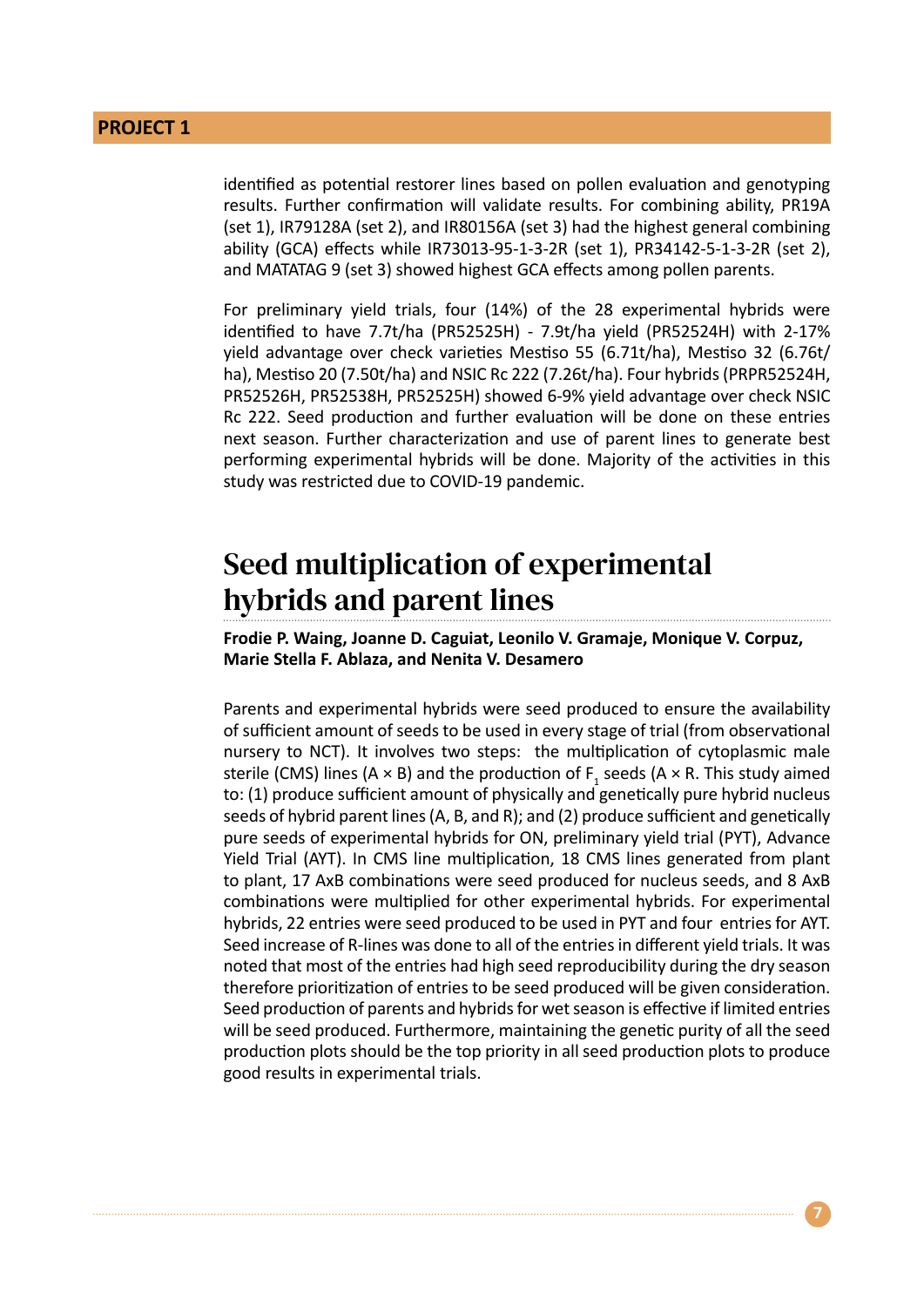## Development of Thermo-sensitive genetic male sterile (TGMS)-based two-line hybrid rice

**Mel Anthony T. Talavera**

The Development of Thermo-sensitive Genetic Male Sterile (TGMS)-based Twoline Hybrid Rice project is composed of six interrelated studies. Three studies are devoted for line development of both female and male parents, two studies for generating new and promising experimental hybrids, and one study for field performance evaluation of new and promising experimental hybrids. The product of TGMS line development and pollen parent line development is used to generate new promising experimental hybrids. Untested F1s are tested in the Hybrid Observational Nursery (HON). Promising hybrids identified in HON underwent reconstruction of F1 seeds so that there will be sufficient seeds for hybrid preliminary yield trial (HPYT) and advance yield trial (AYT). Only the best performing hybrids will be nominated to the National Cooperative Test (NCT) for countrywide performance evaluation (Figure 1).

This year, the project focused on development of new TGMS and pollen parent lines, seed production of experimental hybrids, performance evaluation of new and promising experimental hybrids, and generation of F1 seed production protocol for AYT 191.

During the first half of the year, the project suffered setback due to implementation of Luzonwide lockdown beginning March. As a result, several nurseries and activities were postponed or cancelled. For the development of female parents, shuttling of ratooned breeding lines from male sterile environment (Los Baños) to male fertile environment (Benguet) was postponed. Selected ratooned breeding lines were transplanted in the screen house while waiting for the onset of Amihan in Laguna expected in November with its peak in February. In this period, MFE site in Laguna was utilized and fertility evaluation phase of TGMS was conducted. For development of male parents, lockdown resulted in reduced land area devoted to its activities. Some parts of experimental area used in developing male parent line is located inside IRRI, which during the year was inaccessible. As a result, the composite population for male development was not conducted. For generation of new and promising experimental hybrids, no hybrids were generated during the dry season (DS), which cancelled HON and HPYT performance trials in the 2020 wet season (WS). The evaluation of new and promising experimental hybrids was also affected by lockdown. Fertilization, data gathering, and crop protection were not conducted properly resulting in few or no data gathered. During 2020 WS, strong rain and wind brought by five typhoons that traversed the southern Luzon lodged the hybrids being evaluated in AYT trial while yield of F1 seed in the seed production plots was low.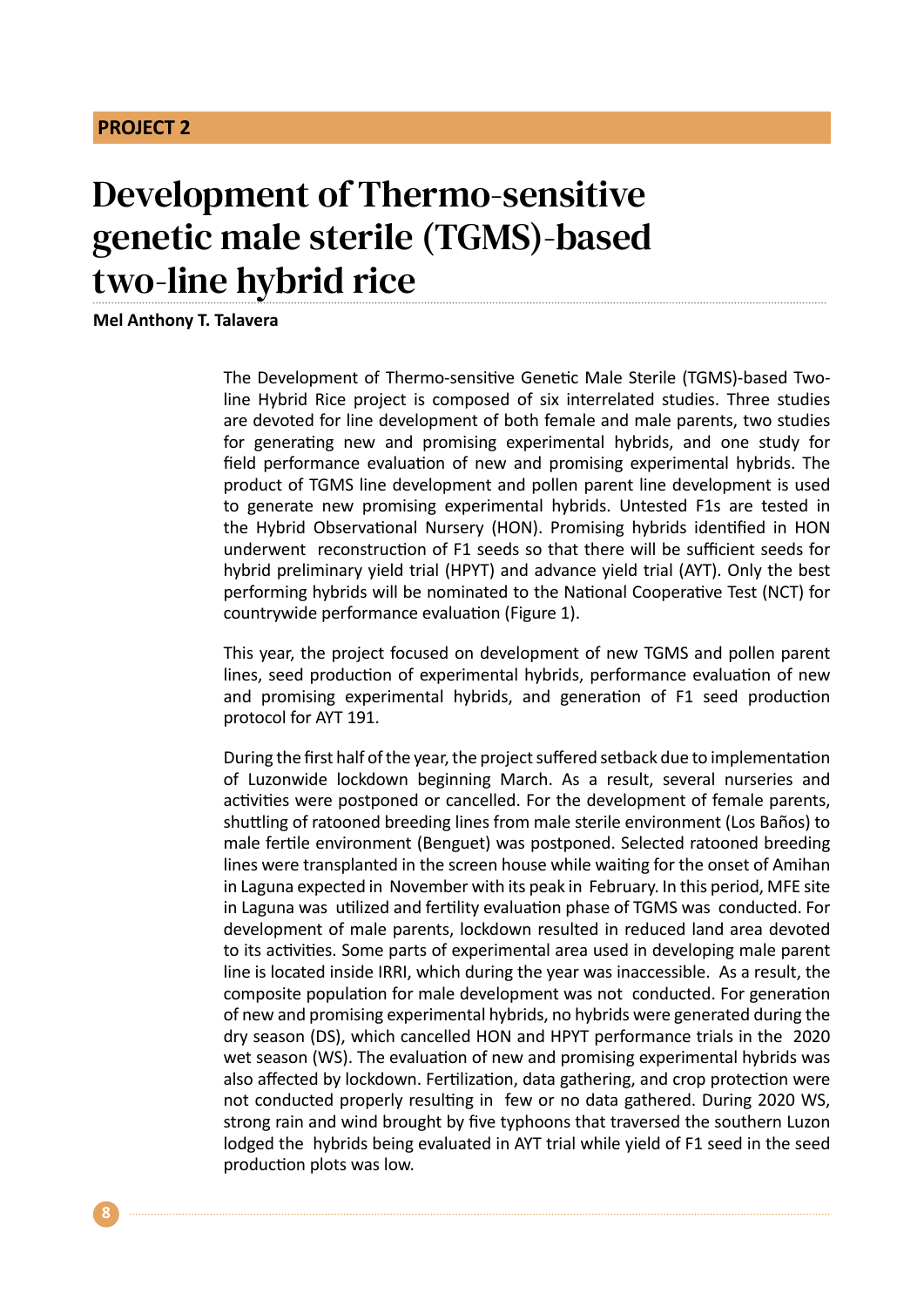For female development, the project handled two composite populations; for TGMS development, 20 large F2 population, 1,122 F2 populations from recurrent selection, 1728 segregating breeding lines from F3 to F6, and 92 ON lines. At male fertile environment (MFE), the project evaluated 2,475 plants (1,249 plants for hybridization method; 1,226 for recurrent selection method) coming from F2 to F6 generations for fertility restoration and seed increase. Note that the MFE site is exclusive for TGMS breeding only. All selection for 2020 DS and WS was shuttled in Majayjay in December. Fourteen (14) fixed lines for female line development were selected in TGON nursery during the 2020 DS. No characterization happened due to the pandemic. Seed increase was conducted in December in Majayjay, Laguna.

For male development, two pollen parents completed the evaluation for agronomic data, grain quality, and pest and disease resistance. RPP6 546 and 552 had plant height of at least 100cm, was medium maturing, had resistance against pests and diseases, was lodging tolerant, and with acceptable grain quality. These materials will be transferred to active collection of pollen parents for developing experimental hybrids. For the year, seven pollen parent lines were identified with good combining traits. These pollen parents have accumulated numerous cross combinations with elite TGMS lines to develop good performing experimental hybrids. These pollen parents were characterized as medium maturing, with plant height of about 100cm, and resistant against pests and diseases, and have intermediate amylose content (AC) and gelatinization temperature (GT) except for RPP6 -231, -119, and -112, which have high AC reading. Combining with the outputs in 2019, the project has identified 10 ideal pollen parents.

New lines developed in TGMS and pollen parent breeding will be included in the pool of parents for generation of new and promising experimental hybrids. During the year, 366 new and 104 promising experimental hybrids were generated using manual crossing and pollination, and modified isolation free method. These hybrids will be utilized as seeding material for HON, HPYT, and AYT during 2021 DS.

During the 2020 DS, only the first set of HON and two sets of HPYT had survived the three month-long lockdown caused by COVID-19 pandemic. Only yield data was collected from the surviving performance trial due to lack of manpower. Yield results showed that for HON, 34 hybrids of the 200 entries were identified better than the inbred and hybrid checks used. However, only 9 of the 34 can be seed produced in 2021 because of the failure to acquire seeds in UPLB RVIT due to Lockdown. For HPYT, out of 24 experimental hybrids evaluated, two hybrids were identified superior than the highest yielding hybrid check for yield. These hybrids also had shown resistance against major pests and diseases and possessing acceptable eating quality traits. HPYT 752 was identified in HPYT first set had grain yield of 7415kg/ha with yield advantage over highest yielding check M73 and NSIC Rc 222 of 9.4% and 25%, respectively. Based on chemical analysis of the milled rice sample, this hybrid had high AC and intermediate alkali spreading value (ASV) combination. This combination will result to moderately tender cooked rice texture. This is considered acceptable for majority of the Filipinos. The other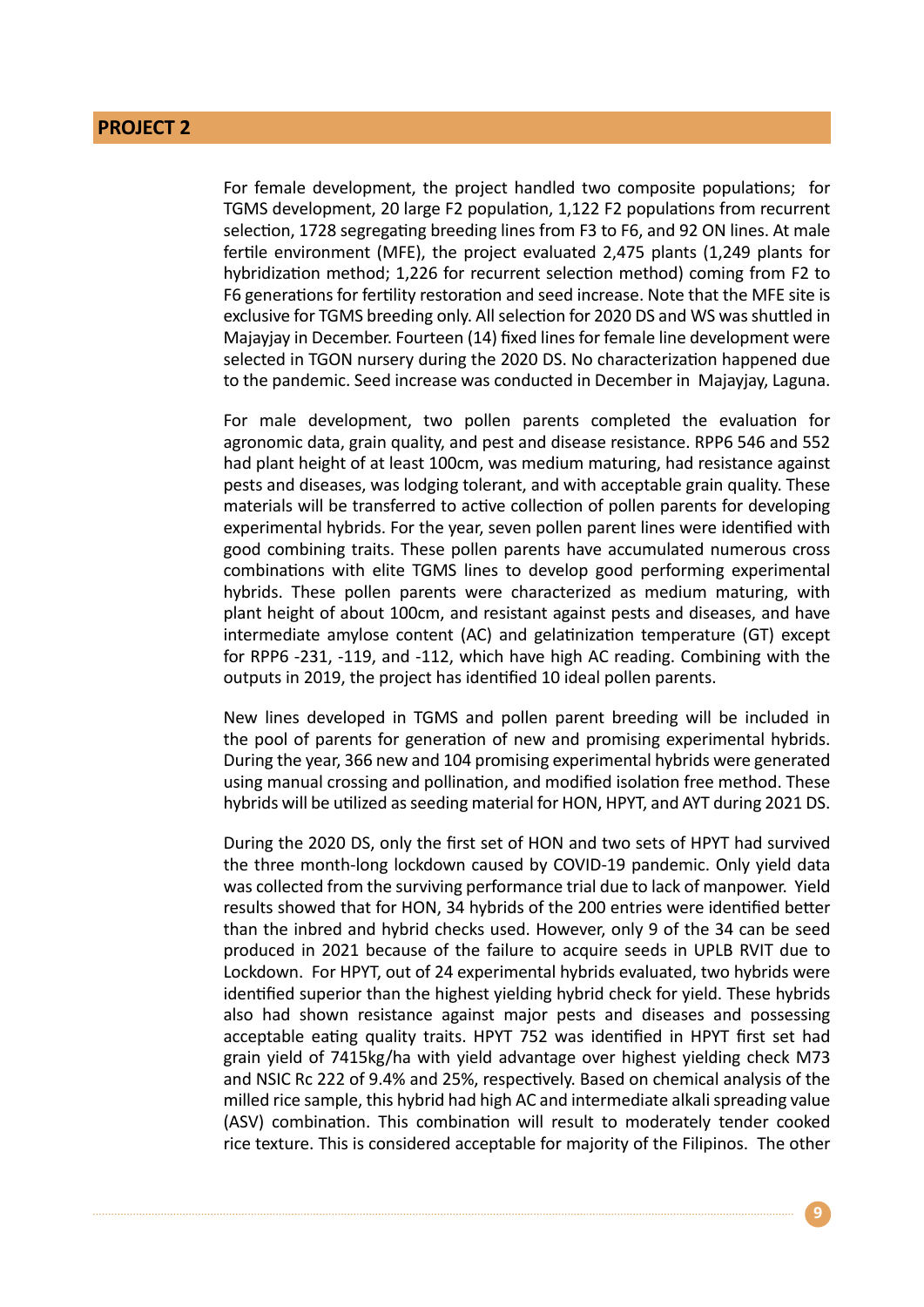hybrid, HPYT 767 was identified in HPYT second set. This hybrid had grain yield of 7547kg/ha with yield advantage over M19 and NSIC Rc 222 of 14% and 27%, respectively. This hybrid had intermediate by intermediate combination of AC and ASV. Intermediate AC and ASV is the general description of preferred eating quality rice by most of the Filipinos. Both hybrids will be reconstructed during 2020 WS and will be retested in AYT in 2021.

The generation of seed production protocol for promising hybrid AYT 191 was completed. Agronomic characteristics of the parents of the new hybrid showed 30-34cm height advantage for culm length and plant height, respectively, of P-line over S-line even without GA $_{_3}$ application. P1 should be sown four days earlier before S-line. Transplanting should be done 21 days after sowing while the replanting should be completed 5 days after transplanting. Crop care and maintenance should be strictly followed for proper flower synchronization of S and P-lines.

### Development of new and diverse TGMS lines through hybridization and selection

#### **Edelweiss E. Sajise, Kathleen C. Gonzales, and Mel Anthony T. Talavera**

In this study, transfer of thermo-sensitive genetic male sterile (TGMS) trait into individuals of improved genetic background was done through hybridization and selection. Segregating generations were handled using pedigree system while evaluation of breeding materials and fixed lines was done using shuttle breeding method. In this method, sterility of TGMS breeding materials were evaluated at male sterile environment (MSE) while fertility was assessed and seed generation done at male fertile environment (MFE). For 2020, 20 F1s generated for TGMS line development were selected to advance to F2. There were 237 sterile plants in the F2 populations selected while 335 F3-F6 lines were ratooned for generation advance. Likewise, 159 fertile plant selections in the F2 were advanced to F3 for further segregation to select for sterile lines. To date, 43 promising TGMS lines will undergo further evaluation (stability of sterility/fertility expression, evaluation for pest and disease resistance and grain quality) and agro-morphological characterization this coming 2021. These lines will also be used in generating two-line experimental hybrids to check its combining ability with available pollen parents in the collection.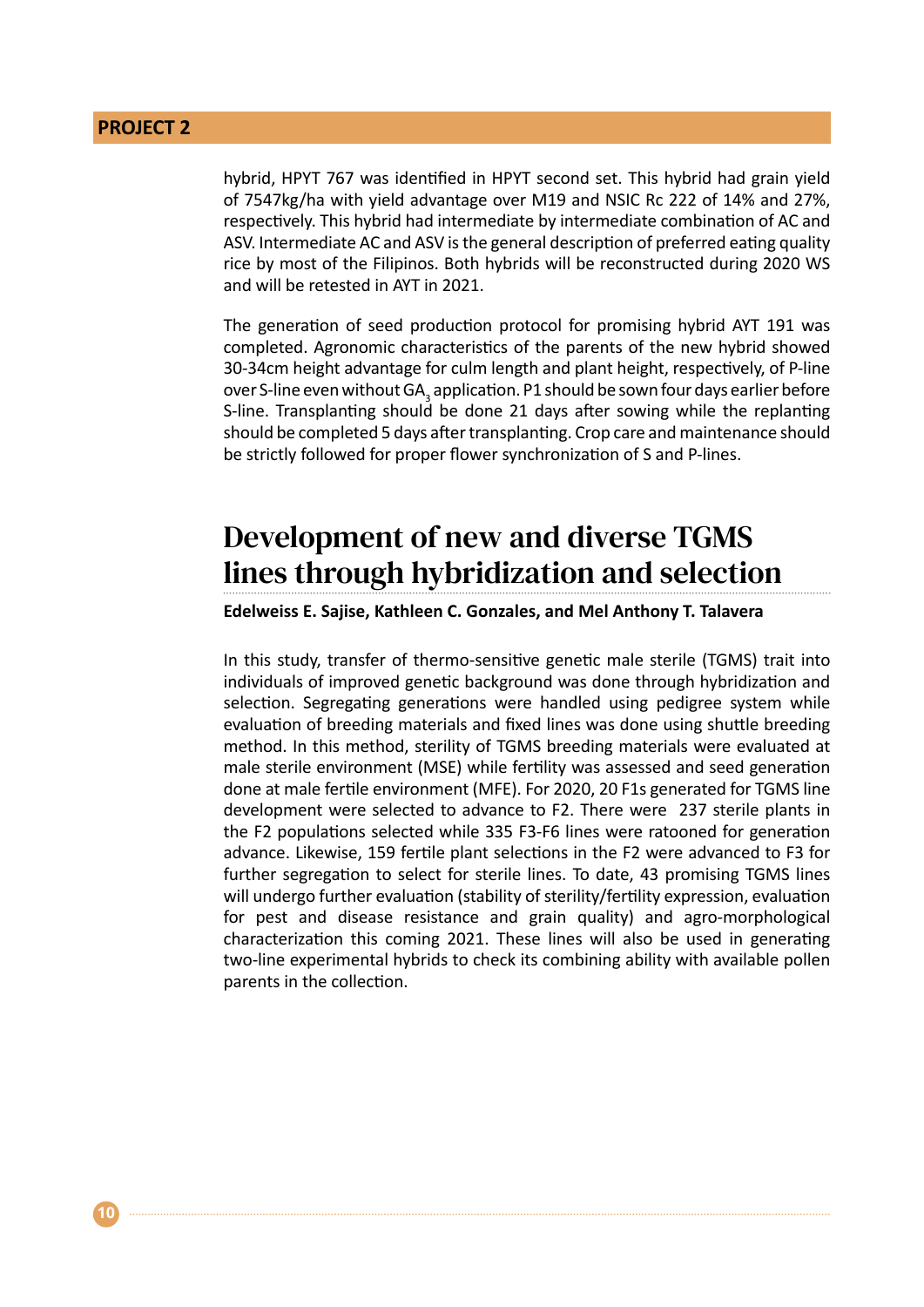### Extraction of stable and improved TGMS lines through recurrent selection

**Edelweiss E. Sajise, Kathleen C. Gonzales, Bermenito Punzalan, and Mary Jane Vasquez**

Continuous development of more diverse and improved thermo-sensitive genic male sterile (TGMS) lines is essential to generate better performing two-line hybrids. Recurrent selection as a breeding method concentrates on fewer individuals in the population desirable traits through recurrent cycles of intercrossing and selection. It allows intercrossing among individuals in the population to keep plants in heterozygous conditions allowing more chances of genetic recombination. This method involves the development of composite intercrossing population from which potential TGMS lines with stable sterility/fertility at male sterile environment (MSE) and male fertile environment (MFE), earliness and shorter stature, resistance to pests and diseases and good grain quality are selected. In 2020, two composite populations were maintained to allow extraction of segregating male sterile lines. From the TGMS populations established and evaluated in the 2020 pedigree, 321 F2 plants and 339 F3-F6 male sterile plants were selected. On the other hand, seven potential new TGMS lines were identified in the in the observation nursery. All selected S-lines were ratooned and allowed to set seeds in MFE site in Majayjay. The advanced TGMS-lines extracted from the recurrent populations will be subjected to further testing in the MSE and MFE, and for combining ability, grain equality and resistance to major insect pests and diseases.

### Identification and development of pollen parents for two-line hybrids

**Mel Anthony Talavera and Kathleen Gonzales**

The study aimed to develop pollen parents that have strong fertility restoring ability in the F1 progeny, good general combining ability, good agronomic characteristics, resistance to pests and diseases and abiotic stresses and with good grain quality.

Breeding for pollen parent lines evaluated 315 populations, 663 lines from F3 – F6 generations, and 2 observational nursery (ON) lines. Selection resulted in the advancement of 40 F4 lines and 2 ON lines was conducted in the dry season, while pre-selection in F5 generation identified six F5 families for final selection at maturity was implemented in the wet season.

**11**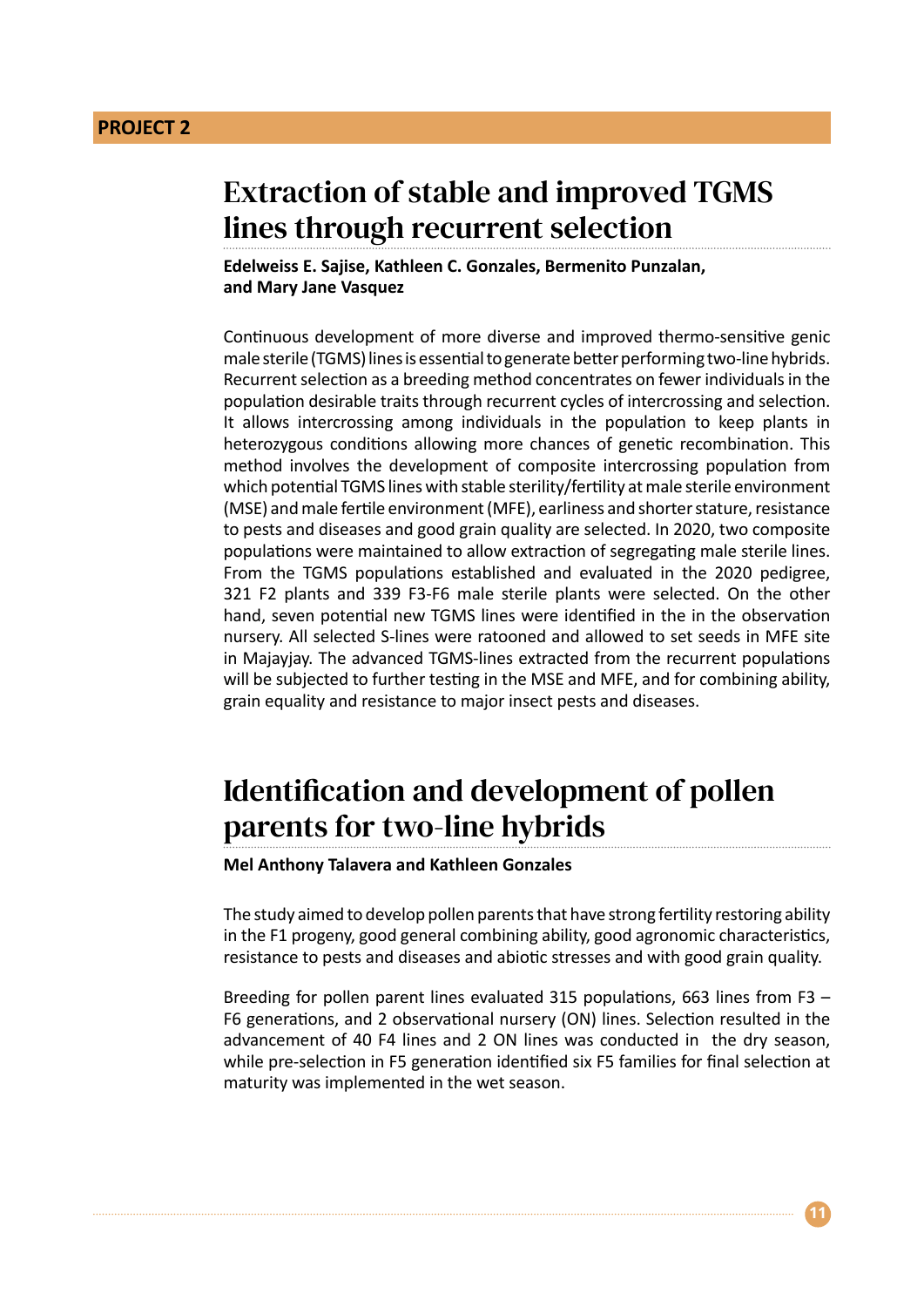Eight pollen parents were identified as ideal pollen parents. These pollen parents had accumulated numerous cross combinations with elite thermo-sensitive genic male sterile (TGMS) lines to develop good performing experimental hybrids. These pollen parents were characterized as medium maturing, with plant height of about 100 cm, resistant against pests and diseases, and have intermediate amylose content and gelatinization temperature.

### Development of two-line experimental hybrids

**Kathleen Gonzales, Mel Anthony Talavera, and Edelweiss Sajise**

Maintaining a substantial number of experimental hybrids for evaluation and testing ensures the higher chances of identifying good heterotic hybrids. To generate two-line experimental hybrids, promising thermo-sensitive genic male sterile (TGMS) lines and diverse pollen parents were assembled in a test cross nursery. Experimental F1 seed production was produced either through hand crossing or using isolation-free method. For this year, there are no experimental hybrids generated during dry season due to COVID-19 pandemic. In the wet season, 366 experimental hybrids were generated by hand crossing and isolationfree method. Developed hybrids composed the hybrid observational nursery HON for preliminary performance testing and evaluation.

#### Evaluation and field performance testing of promising two-line hybrids

**Bermenito R. Punzalan, Mel Anthony Talavera, Mary Jane Vasquez, Kathleen Gonzales, Edelweiss Sajise, and Michelle Quimbo**

For this year, one set of hybrid observational nursery and two sets of hybrid preliminary yield trial (HPYT) survived the effect of pandemic and calamity. Using yield data and grain quality analysis as main criteria in selecting best performing experimental hybrids, HPYT 752 and 767 were identified. These had grain yield of at least 7000kg/ha and yield advantage of at least 5% over the hybrid check and 15% over the inbred check. For grain quality, these hybrids passed the standard for cooking texture using chemical analysis. The F1 seed production and evaluation of these hybrids in advance yield trial will be conducted in the 2021 dry season and wet season, respectively.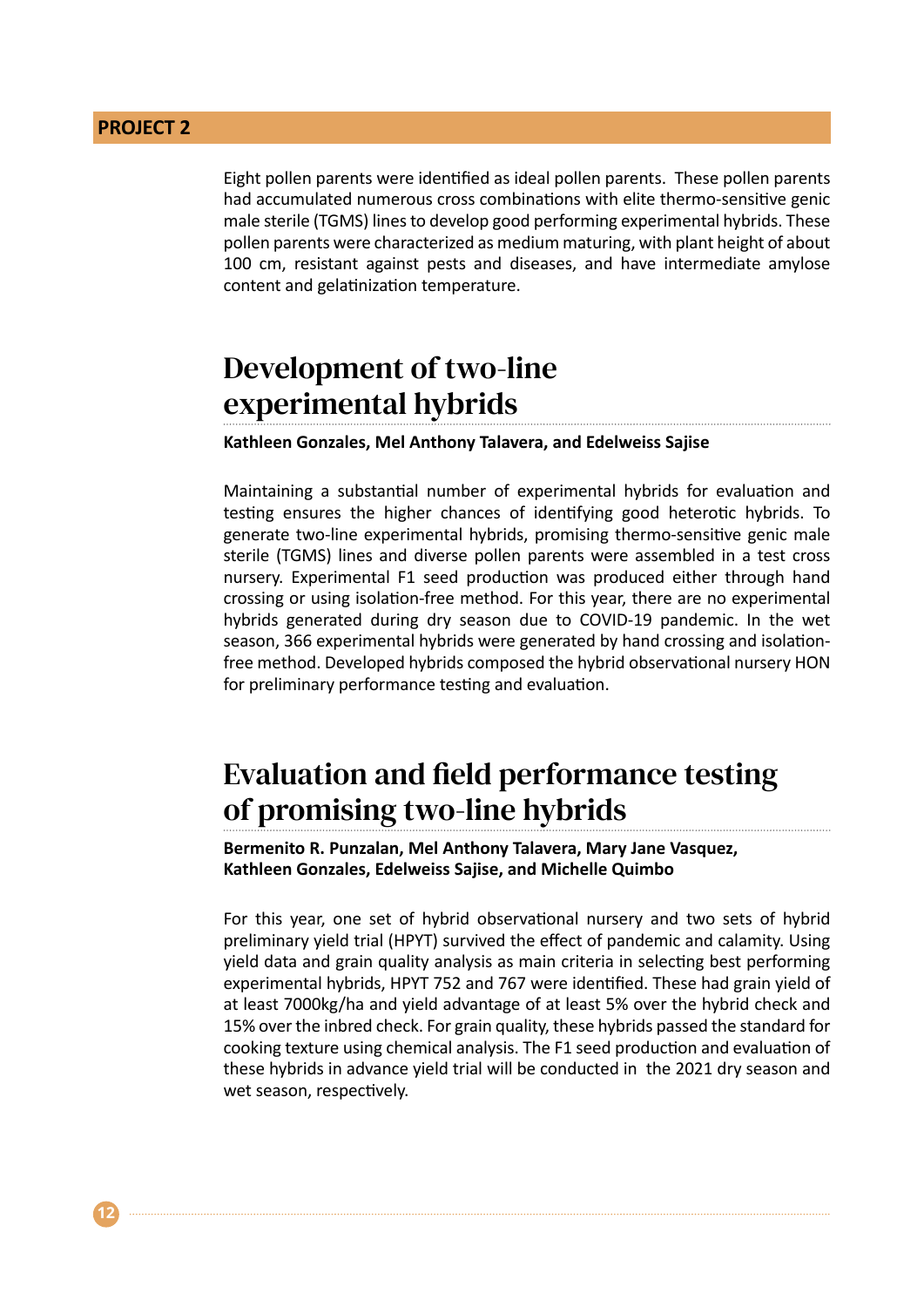### F1 seed production of promising two-line hybrids for testing and evaluation

**Mel Anthony Talavera, Kathleen Gonzales, and Lowel Guittap**

Thirty-six pollen parents and 28 female parents were assembled in crossing blocks, which were used to develop 104 promising experimental hybrids using isolation free method. These hybrids will be evaluated in the hybrid preliminary yield trial and advance yield trial during the 2021 DS. Hybrid in the pipeline AYT 191 y completed the F1 seed production protocol. Based on the guidelines, the female parent blooms four days later than the male parent; hence, should be seeded in advance. Potential yield of 3476kg/ha can be achieved through synchronization.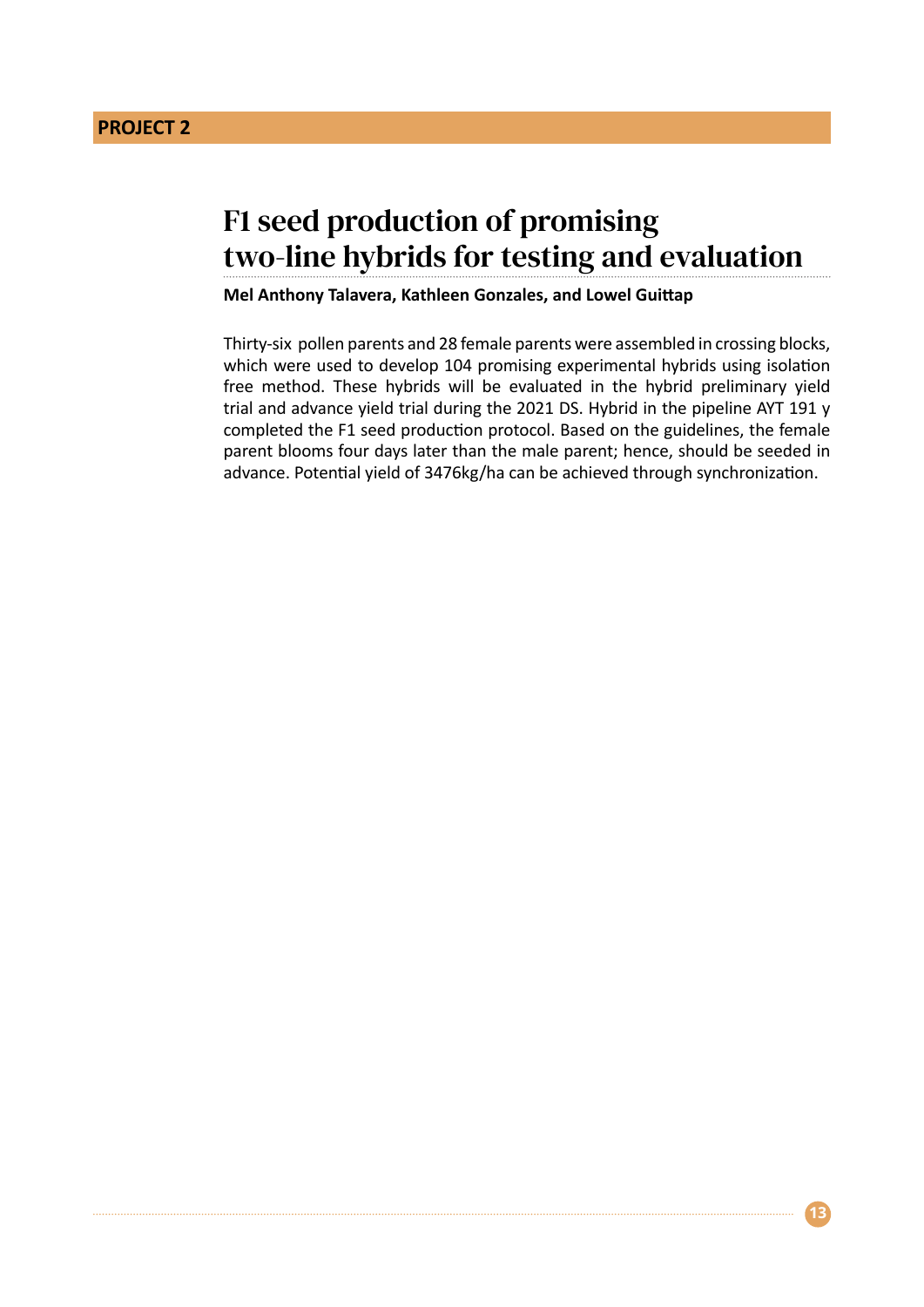#### Hybrid seed and hybrid seed production research

#### **Susan R. Berna**

In this study, row ratio, planting distance and pollen load in relation to seed yield was determined. This will be the basis of the protocol to be developed for hybrid rice seed growers planting new hybrids once commercialized.

Two hybrid seed production trials, AxR and SXP of Mestiso 55 and Mestiso 73 were set up in both 2020 dry season and wet season using different row ratio and planting distance between A-line and S-line. For Mestiso 55, 2:6 and 2:12 row ratios were used with 10cm x 10cm and 20cm x 20cm planting distance between A-line rows. For Mestiso 73, six ratio ratios were tried but planting distance between S-lines was fixed at 20cm x 20cm. The study determined the effect of pollen load, row ratio, planting distance, and percent seed set on seed yield. In AxR of M55, pollen load was not measured owing to successive rains during pollination; however, significant yield difference was observed between the two row ratios used. Higher seed yield was observed in 2:6 than in 2:12. PRUPTG101, the female parent of Mestizo 73 opened at around 8:30am while SN578, male parent opened by 9am. The late opening of the male parent shortened flower synchrony by 30min. Peak of anthesis was observed between 10-11am. Cumulative average pollen load in SxP of Mestiso 73 was observed higher in S-line rows near the pollen source. Pollen load decreased towards the middle rows. Highest pollen grains were achieved from 10-11 am. Number of filled spikelets from plant 13 to plant 17 per S-line row per row ratio was highest in 3:12 and 2:12 row ratios with values of 1,051 and 1,036 respectively. However, percent seed set was highest in 3:10. Seed yield was observed highest in 2:8 and 3:8 with 855.14 and 825kg/ha, respectively.

With the increase demand for the F1 seeds, supply of public parental lines of these hybrids must be sustained. Furthermore, sufficient volume of buffer stock should be made available. However, the average seed yield per hectare in seed production was roughly below 2t/ha mainly because of low percentage seed set. It is therefore essential to establish the appropriate planting schedule on which the critical growth stage during panicle development that dictates sterility and fertility coincides with the required temperature regime. In this study, two sterilelines (S-lines) of Mestiso 19 and Mestiso 20 were used. Experimental treatments were arranged in split plot RCBD with three replications. Planting date served as the main plot while various nitrogen  $(N)$ , phosphorus  $(P)$ , and potassium  $(K)$ treatments were used as subplots. Thermosensitive henic male sterile (TGMS) lines were planted on December 9, 2019, January 2020, and February 4, 2020. Results showed that average grain yield (GY) was low across three planting dates and NPK levels. The low grain yield can be attributed to low spikelet fertility, which was greatly affected by the increasing temperature and decreasing relative humidity on the critical stages of panicle initiation. Late December planting (P1) obtained the highest grain yield followed by P2 and P3. Yield decreased as planting schedule progressed. Significant GY yield difference was observed among planting dates but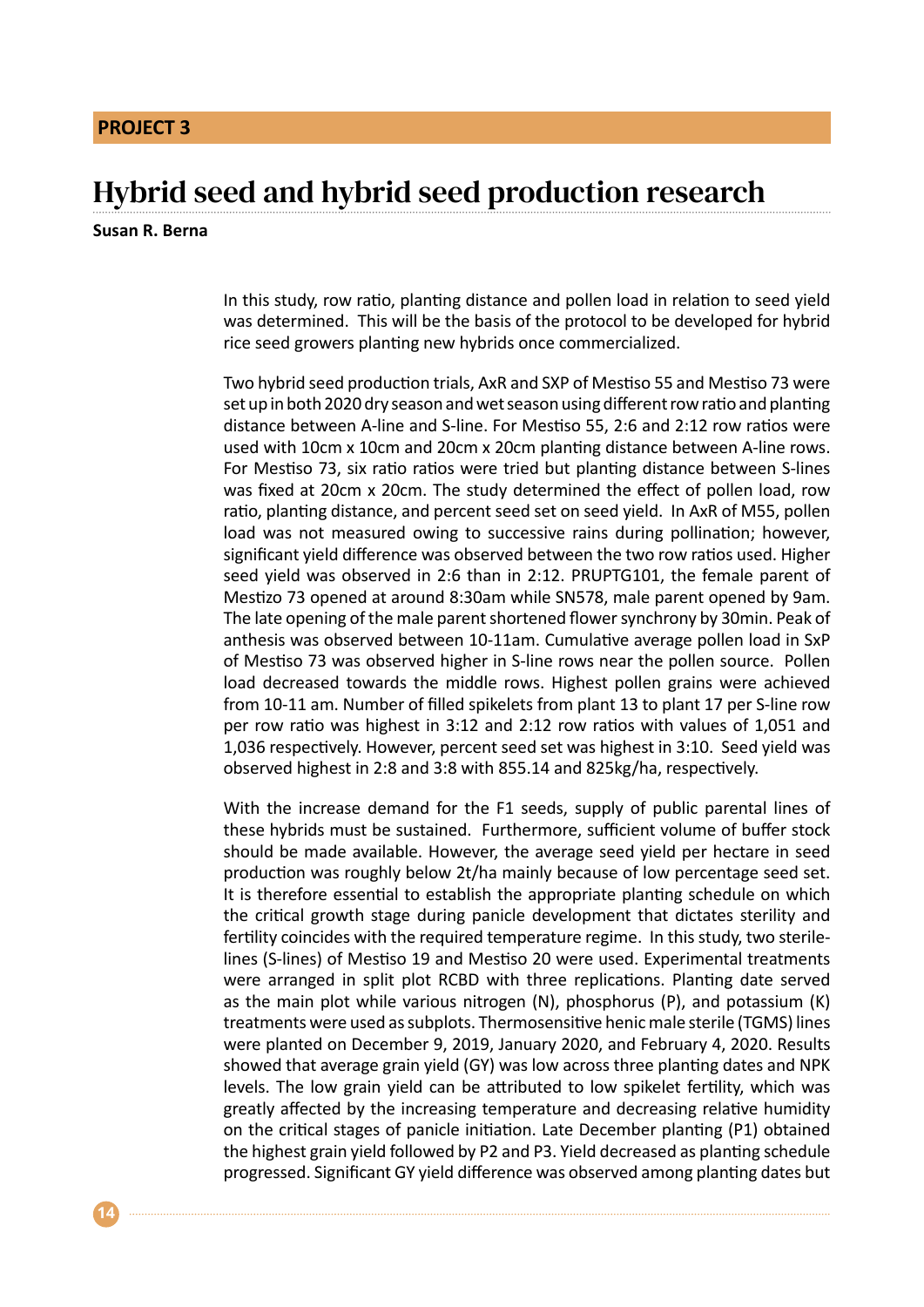no significant variation in response to different NPK treatments. For yield-related traits, plant height, number of filled grains, unfilled grains, panicle length, and leaf width showed significant variation in response to different planting dates while number of unfilled grains and leaf width showed significant variation in response to planting dates x treatment interaction. Among yield-related traits, spikelet sterility possibly contributed to the difference of GY in planting dates studied and was affected by varying temperature and RH levels on the critical stages.

Timing of planting coinciding with favorable climatic conditions coupled with appropriate management practices are important factors to consider in order to maximize grain yield of S-line parental seed production at male fertile environment in DSB, Negros Occidental.

Public hybrid parental lines of public hybrids produced by DA-PhilRice were tested for genetic purity using conventional grow-out test (GOT) before they are distributed for use by the hybrid seed growers and researchers. Only parental lines with 97% and higher genetic purity were distributed. The success of hybrid rice seed production depends on the quality of the hybrid parental lines. Parental lines and hybrid seed lots were produced in 2019 WS and 2020 DS. Those planted in GOT in 2020 DS and 2020 WS were evaluated for genetic purity. The genetic purity of hybrid parental lines and the hybrids were assessed based on observation of significant morphological characters: base color, plant height, leaf color, heading time and grain characteristics. Commonly observed off-types were recorded during field inspection.

In DS 2020 GOT, 33 of the 34 seed lots of parental lines produced in 2019 WS had genetic purity (GP greater than purity of 97%. Only one foundation seed lot of PRUPTG102 from Midsayap had <97% GP. Moreover, GP of 34 seed lots of public hybrids (F1) produced in 2019 WS was higher than 97%. Moreover, in 2020 WS GOT, 75% of parental lines produced in DS 2020 had higher than 97% GP. GOT results of TGMS hybrid showed that NSIC Rc204H produced in DS 2020 had >97% GP. Although the study showed some contamination in some seed lots of parental lines, overall GP was high.

Reliable results in the use of molecular marker in assessing the purity of the parental lines produced by DA-PhilRice and public hybrids produced by hybrid seed growers was done using 10 genotypes of breeder seeds of public hybrid parental lines. These genotypes were planted in 10 x 10 field matrix. Two weeks after transplanting, leaf samples from each genotype were collected in all plants per row and column for DNA extraction. Results showed that using three molecular markers (RM1, RM 127, RM511), only one molecular marker detected off-type in one parental line. The same leaf sample collection procedure was then used in assessing public hybrid parental lines used in commercialization and the hybrids produced by the hybrid seed growers. In 2020, parental lines of TGMS hybrid parental line of Mestiso 20 produced from Benguet, Midsayap, DSB, Negros Occidental, and Nueva Vizcaya were assayed and analyzed using microsatellite marker, RM1. Leaf samples used in DNA extraction were sampled in the GOT field.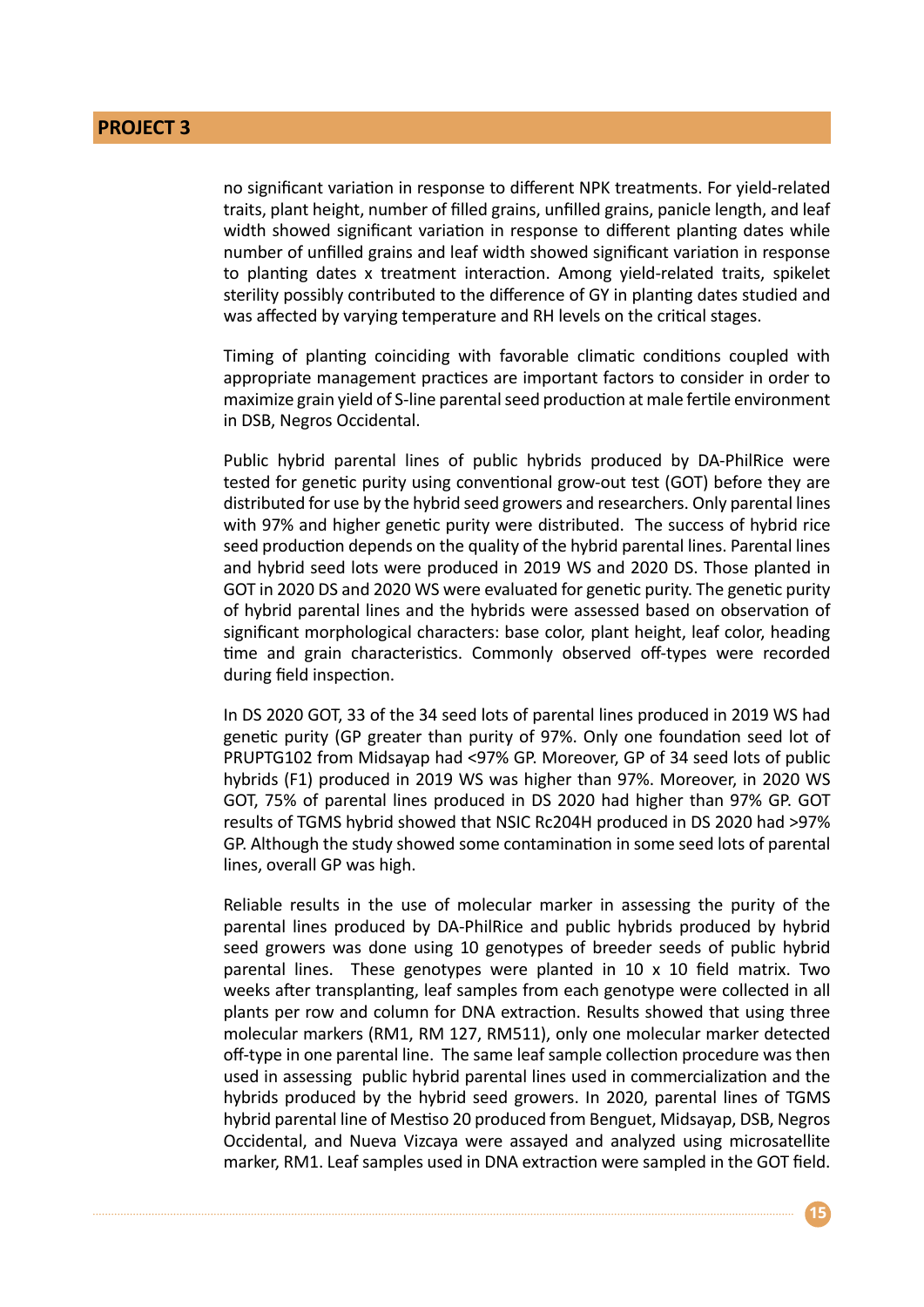In 2020 DS, 7 BS, 13 FS lots of PRUPTG102, and one FS lot of TG102M produced in 2019 WS were assayed using molecular markers. Five seed lots of breeder seeds of PRUPTG102 were pure. Average purity of FS of PRUP TG102 was 98.8%. However, lowest purity of 95.8% was observed in one seed lot produced in Kayapa, Nueva Vizcaya. The lone TG102M seed lot assayed using RM511 was also found pure. In 2020 WS, 10 FS lots of PRUPTG102 from two male fertile environments sites, Kayapa, Nueva Viscaya (KNV) and DSB, Negros Occidental and 2 seed lots of PRUPTG101 were analyzed using RM 1. Six seed lots from KNV have 98.4% purity. Four seed lots from DSB, Negros Occidental had 99.3% purity while the two seed lots of PRUPTG101 had 100% purity.

Moreover, GP of 34 seed lots of public hybrids (F1) produced in 2019 WS was higher than 97%.

### Evaluation of flowering behavior and pollen dispersal in new hybrids in different locations, seasons, and time of the year

**Kristel Mae A. Garcia, Monique V. Corpuz, and Susan R. Brena**

Two hybrid seed production trials, AxR and SxP of Mestiso 55 and Mestiso 73 were set up in 2020 dry season and wet season using different row ratio and planting distance between A-line and S-line. For Mestiso 55, 2:6 and 2:12 row ratios were used with 10cm x 10cm and 20cm x 20cm planting distance between A-line rows. For Mestiso 73, six ratios were tried but planting distance between S-lines was fixed at 20cm x 20cm. The study determined the effect of pollen load, row ratio, planting distance, and percent seed set on seed yield. In AxR of M55, pollen load was not measured owing to successive rains during pollination but significant yield difference was observed between the two row ratios used. Higher seed yield was observed in 2:6 than in 2:12. PRUPTG101, the female parent of Mestizo 73 opened at around 8:30am while SN578, male parent opened by 9am. The late opening of the male parent gave less time for flower synchrony. Peak of anthesis was observed between 10-11am. Pollen load in SxP of Mestiso 73 was observed higher in S-line rows near the pollen source. Pollen load decreased towards the middle rows. Highest pollen grains were achieved from 10-11 am. Number of filled spikelets from plant 13 to plant 17 per S-line row per row ratio was highest in 3:12 and 2:12 row ratios with values 1,051 and 1,036 respectively. However, percent seed set was highest in 3:10. Seed yield was observed highest in 2:8 and 3:8 with 855.14kg/ha and 825kg/ha, respectively.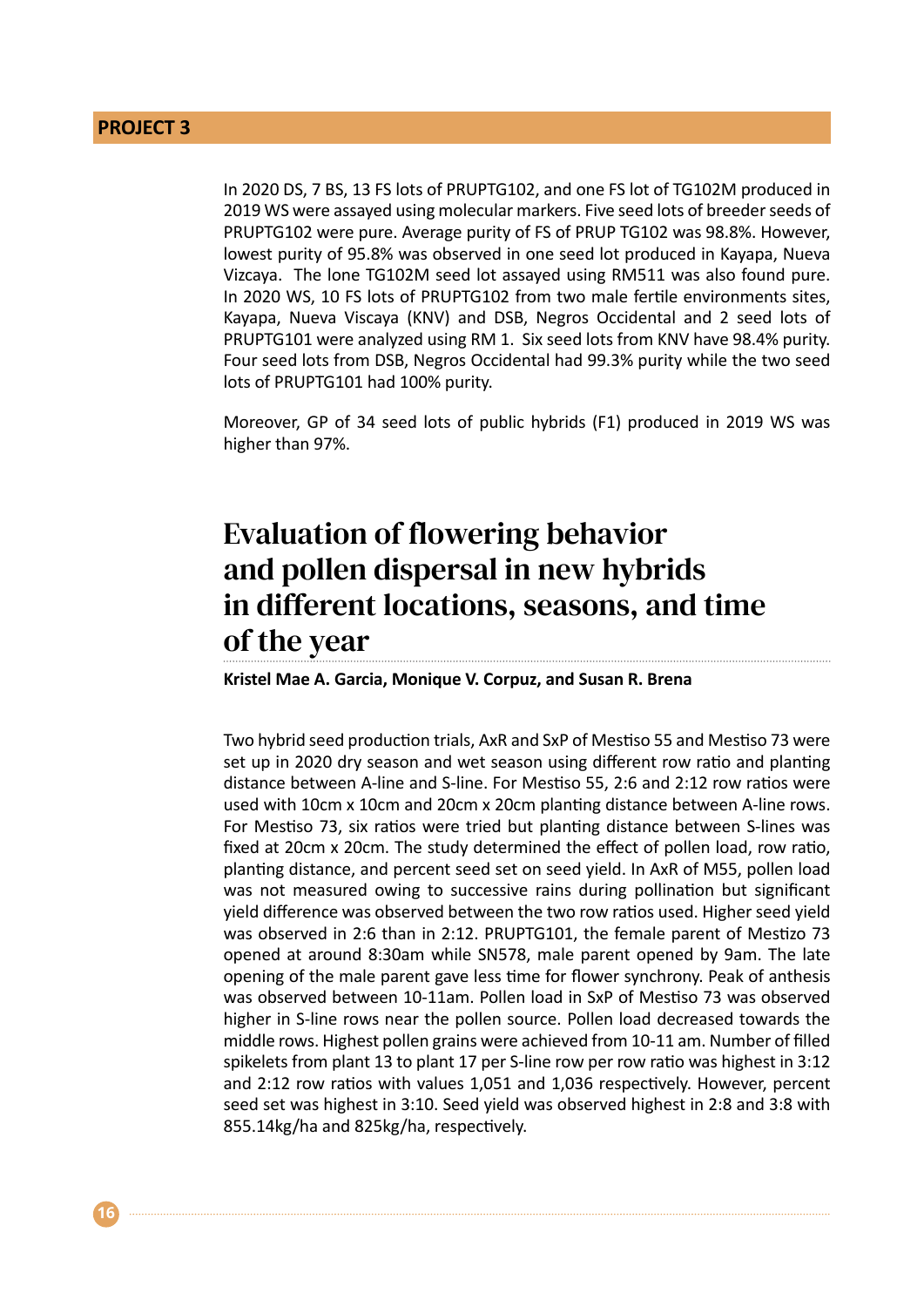### Staggered planting of TGMS lines in MFE sites for increased seed yield and quality

**May Osano-Palanog (PhilRice-Negros) and Susan R. Brena (PhilRice CES)**

The study established the appropriate planting schedule on which the critical growth stage during panicle development dictates sterility and fertility coinciding with the required temperature regime. In this study, sterile lines (S-lines) of Mestiso 19 and Mestiso 20 were used. Experimental treatments were arranged in split plot RCBD with three replications. Planting dates served as the main plot while treatments of various nitrogen (N), phosphorus (P), and potassium (K) levels were used as subplots. Results showed that average grain yield (GY) was low across the three planting dates and NPK levels. The low grain yield can be attributed to low spikelet fertility affected by increasing temperature and decreasing relative humidity on the critical stages of panicle initiation. In the three planting dates late December planting (P1) obtained the highest GY followed by P2 and P3. Yield decreased as planting schedule progressed. Significant GY yield difference was observed among planting dates but no significant variation in response to different NPK treatments. For yield-related traits, plant height, number of filled grains, unfilled grains, panicle length, and leaf width showed significant variation in response to different planting dates while number of unfilled grains and leaf width showed significant variation in response to planting dates x treatment interaction. Among yield-related traits, spikelet sterility possibly contributed to the difference of GY in planting dates studied and was affected by varying temperature and relative humidity levels on the critical stages.

### Assessing the seed quality, purity and genetic identity of hybrid parental lines of public released hybrids produced at PhilRice

Jaec C. Santiago and Susan R. Brena

Genetic purity of public hybrid parental lines and public hybrids were assessed using grow-out test (GOT). In GOT, plants were grown up to maturity to identify off-types by assessing several morphological characteristics based on basal color, height, leaf color, heading period and grain characteristics that distinguish the genotypes. Each seed lot of parental line and hybrid were planted in the field following randomized complete block design with three replications. Thirty-four (34) seed lots of parental lines and 34 seed lots of public hybrids were assessed in 2020 DS

**17**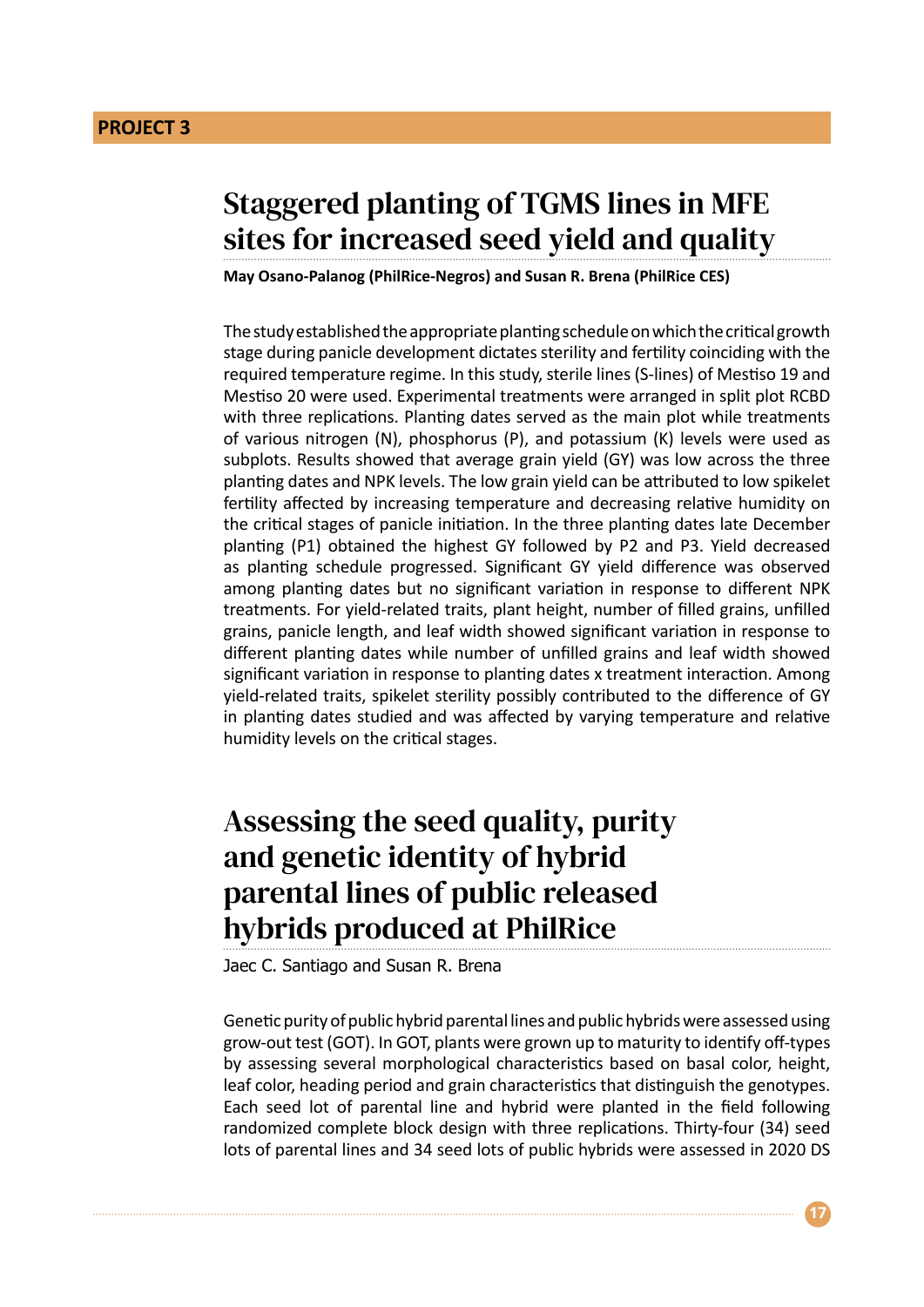GOT. In 2020 WS, 10 seed lots of PRUPTG102, two seed lots of PRUPTG101, and 18 seed lots of thermosensitive genic male sterile (TGMS) hybrid, NSIC Rc 204H were assessed. Among the parental lines evaluated in 2020 dry season, FS seed lot of PRUPTG102 produced in the male fertile environment (MFE) in Mindanao by PhilRice Midsayap had the lowest genetic purity of <97% while one seed lot each of IR58025B and TG102M had 100% genetic purity. All other seed lots of parental lines had >97%. On the other hand, 32 seed lots of NSIC Rc 204H, one seed lot each of promising hybrid, PR47795H, and NSIC Rc 368H had >99% genetic purity. In 2020 wet season GOT evaluation, only three seed lots of PRUPTG102 produced in the MFE site in Kayapa, Nueva Vizcaya had <97% genetic purity while the other three seed lots from the same MFE site had >97% genetic purity. All FS seed lots of S-lines produced in Don Salvador Benedicto, Negros Occidental had >97% genetic purity. Moreover, all seed lots of TGMS hybrid, NSIC Rc204H had >98% genetic purity. For public hybrid parental lines, only genotypes with 97% and higher genetic purity after GOT are distributed to public hybrid seed growers.

### Utilization of SSR markers for seed purity testing in TGMS hybrids of Mestiso 19 and Mestiso 20

**Bermenito R. Punzalan, Kathleen Kaye S. Delos Angeles, and Susan R. Brena**

Polymorphism in parental lines using molecular markers was examined using 10 genotypes. Seedlings of each genotype were planted in 10x10 matrix in the field. Two weeks after transplanting, leaf samples from each genotype were collected in all plants per row and column for DNA extraction. The same leaf sample collection procedure used on polymorphism was used in assessing public hybrid parental lines used in commercialization. In 2020, parental lines produced from Benguet, Midsayap, DSB, Negros Occidental, and Nueva Vizcaya were assayed and analyzed using microsatellite markers. Leaf samples used in DNA extraction were sampled in the grow-put test (GOT) field. Identification of off-types was based on markers RM 1 for S-line and RM 511 for P-line. In 2020 dry season, 7 BS, 13 FS lots of PRUPTG102, and one FS lot of TG102M produced in 2019 WS were assayed using molecular markers. Five seed lots of breeder seeds of PRUPTG102 were pure. Average purity of foundation seeds (FS) of PRUP TG102 was 98.8%. However, lowest purity of 95.8% was observed in one seed lot produced in Kayapa, Nueva Vizcaya. The lone TG102M seed lot assayed using RM511 was also found pure. In 2020 wet season, 10 FS lots of PRUPTG102 from two male fertile environment sites, Kayapa, Nueva Vizcaya (KNV) and DSB, Negros Occidental and two seed lots of PRUPTG101 were analyzed using RM 1. Six seed lots from KNV have 98.4% purity. Four seed lots from DSB, Negros Occidental had 99.3% purity while the two seed lots of PRUPTG101 had 100% purity.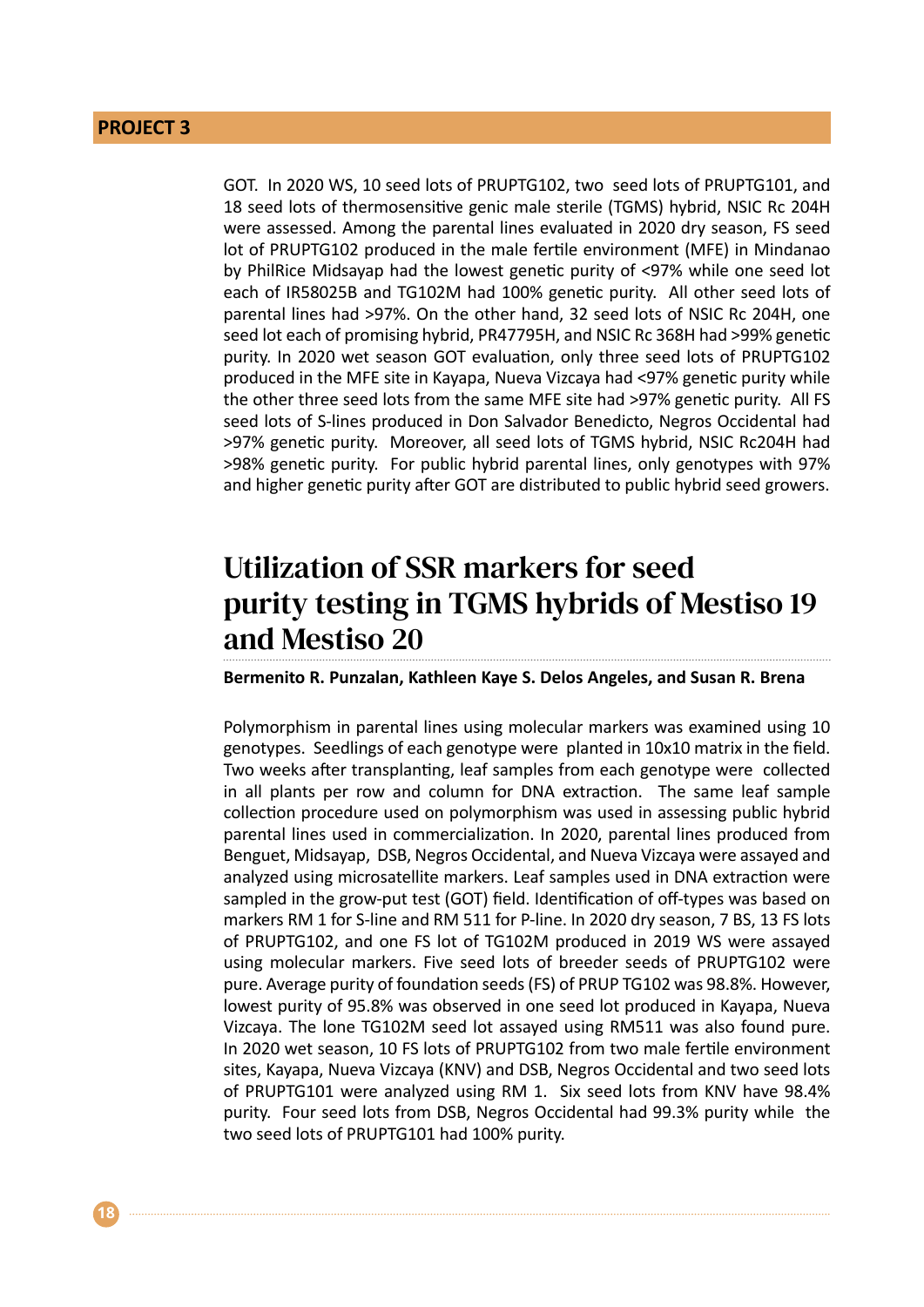# Screening of CMS and TGMS parentals, breeding lines and promising hybrids for grain quality and resistance to major insect pests and diseases

**Genaro S. Rillon/ Edelweiss E. Sajise**

Early screening results in efficient breeding because materials with poor grain quality and susceptibility to major pests are discarded in the early stages of breeding. Thus, farmers are assured of good public hybrids that passed the National Cooperative Test. The project evaluated cytoplasmic male sterile (CMS) and thermo-sensitive genic male sterile (TGMS) parentals and promising hybrids for grain quality, and resistance to major pests. To facilitate efficient evaluation of entries, the project is divided into two groups; CMS-based entries were evaluated in CES, while TGMS entries were handled by PhilRice LB and UPLB.

For the evaluation of CMS parentals, breeding lines and promising hybrids, 53 usable CMS-based parentals (B and R lines) were evaluated for complete grain and eating quality attributes, 173 CMS-based breeding materials and F1 were screened for milling potentials, physical attributes and physicochemical properties (amylose content [AC] - gelatinization temperature [GT]) while 749 CMS parent lines were scored for AC-GT in 2020. For the traits considered, 15 entries in the CMS breeding nurseries were identified to have good to excellent grain quality. There were 277 lines in the CMS-based breeding nurseries and promising hybrids evaluated for resistance to major insect pests and diseases in four PhilRice Stations using the induced and modified field evaluation method. For this year, 107 CMS parental lines expressed resistance to pests and diseases in different experimental sites in the two seasons of test. These parental hybrid lines showed the greatest number of resistance to pests and diseases across sites. CMS breeding materials with combined good grain and eating quality and resistance to major insect pest and diseases will be identified once data from the 2020 dry season (DS) grain quality (GQ) analysis is completed.

For the screening of TGMS breeding materials, 573 entries were evaluated for physicochemical properties (AC, GT), milling potential, and physical attributes. Of the entries tested, nine lines were identified with good milling potentials and with good eating quality having intermediate AC-intermediate/high intermediate GT based on AC-GT combination. Reactions of TGMS parentals (TGMS or S-line and pollen parents or P-lines) to major pests and diseases were evaluated using the induced method. The 193 hybrid parent materials under the insect screening trial were evaluated for their resistance to greenhouse cultures of the green leafhopper (GLH) and brown planthopper (BPH) and field populations of stem borers. It was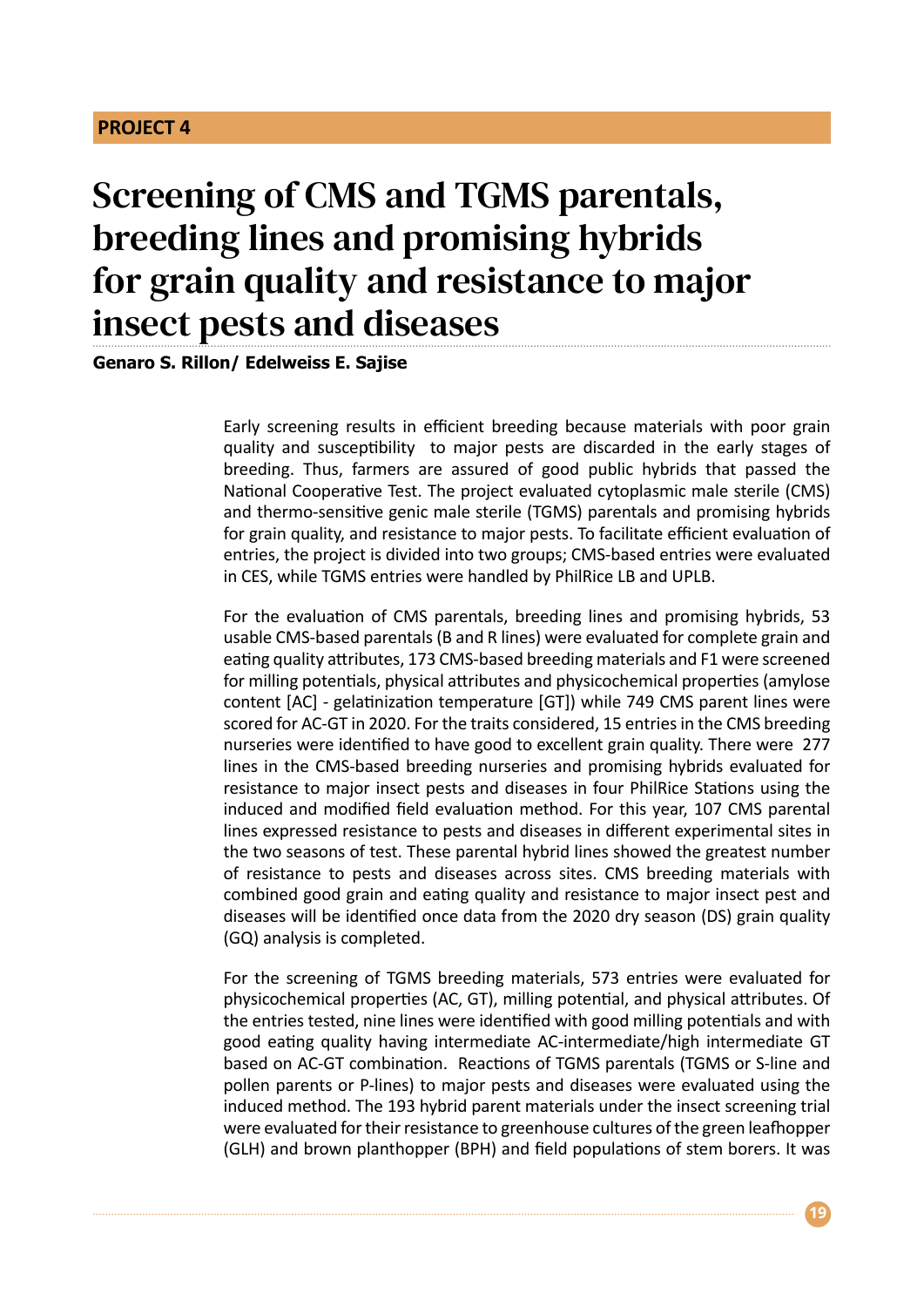observed that 88 and 30 entries were resistant to GLH and BPH, respectively. On the other hand, 196 TGMS breeding materials were evaluated for their reactions to major rice diseases. Evaluation results under the induced method showed one and nine entries were resistant to rice blast pathogen during the 2020 DS and wet season trial, respectively. Likewise, all parental pedigree nurseries and hybrid trials were evaluated for the reactions to major insect pests and diseases under field field conditions.

Data collected for evaluation for grain quality and major insect pests and diseases were submitted to the breeding group to aid in the selection and characterization of the parentals and advance lines.

### Screening of CMS parentals, breeding lines and promising hybrids for grain quality

**Evelyn H. Bandonill, Jay Carl A. Cacerez, Lynnden C. Castillo, Oliver C. Soco, Victor M. Mata, Frodie P. Waing, and Joanne D. Caguiat**

Increased availability of cytoplasmic male sterile (CMS) parentals, breeding lines, and hybrids can be achieved through early grain quality screening aside from pest and disease resistance screening. This can significantly contribute to the fast turnaround of results by providing the data to the breeders earlier for their use before the next planting season. To identify CMS parentals, breeding lines, and promising hybrids with acceptable grain quality, 166 usable, advanced CMS-based parental lines, and F1 hybrids, 53 usable and advanced CMS-based parentals, and 433 advanced CMS-based parental lines from the 2019 wet season (WS) were evaluated. Meanwhile, 316 entries from the 2020 dry season (DS) are yet to be submitted, which will be composed of 8 P lines, 5 CMS, 1 maintainer, and 302 restorer lines to determine amylose content (AC) and analyze gelatinization temperature (GT). Seven restorer lines were also evaluated for complete grain quality. Out of the 166 usable, advanced CMS-based parental lines, and F1 hybrids, 37%, 27%, and 57% passed the standards for milling, physical, and physicochemical properties, respectively. Four maintainer, 6 restorer, and 1 elite line were identified useful in the breeding program once combined with the yield performance and pest and disease resistance. For the 53 usable and advanced CMS-based parentals, 53% of the entries had good milling potentials while 72% had acceptable AC-GT combination (L-L, L-I, I-I/HI, I-L). Among the 433 advanced CMS-based parental lines, majority (263 entries) had low, 160 had intermediate/high-intermediate, and 9 entries had high GT. Identification of promising lines will be completed once all the other pending analyses are completed.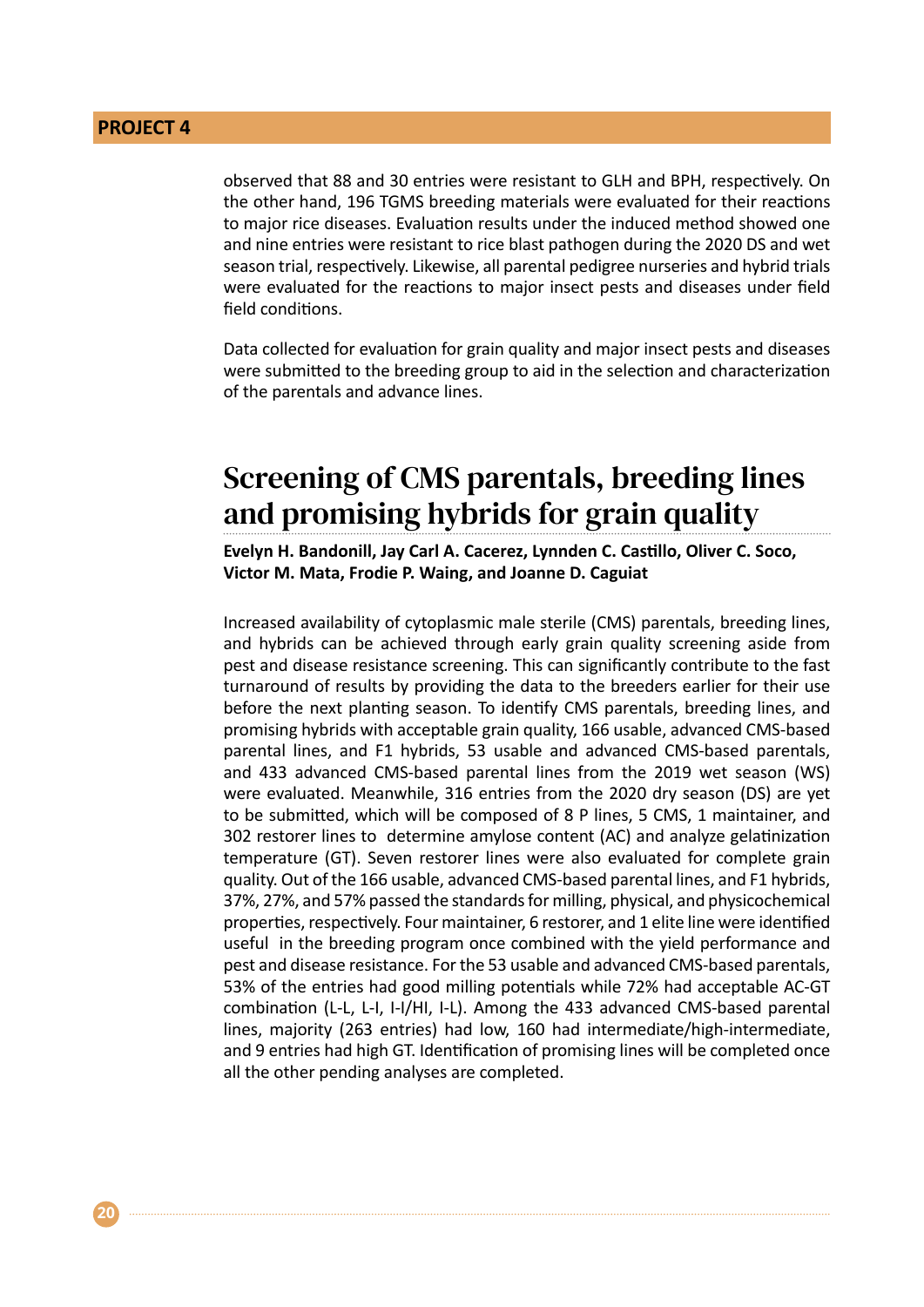### Grain quality evaluation of TGMS parentals, breeding lines and promising hybrids

**Asha Kamille M. Bagunu, Angelina dR. Felix, Edelweiss E. Sajise, and Mel Anthony T. Talavera**

A more efficient breeding program requires early screening for grain quality. The study evaluated the grain quality of thermo-sensitive genic male sterile (TGMS) parentals, breeding lines, and promising hybrids following the National Cooperative Test method of grain quality evaluation. In 2020, 573 entries (200 from 2019 wet season harvest and 373 from 2020 dry season) were evaluated for milling potential, physical, and physicochemical attributes. There were 46 entries identified with good milling quality as indicated by their Pr to G1 classification on %HR and %TMR. From this, nine entries with good milling quality were also identified with good grain quality having intermediate amylose content (AC) intermediate/high intermediate gelatinization temperature (GT) based on AC-GT combination. In terms of physicochemical parameters, 50.8% had high AC while 40.5% had intermediate AC. Only 7.4% had low and 1.2% had very low AC. Majority (90.7%) also had intermediate GT and the rest had low GT. Based on the AC and GT combination, majority (91.4%) of the samples belong to Cluster 1 (41.3%) and Cluster 2 (50.0%), predicted to have soft and moderately tender cooked rice texture. Only 7.3% belong to Cluster 3: hard cooked rice texture. Meanwhile, 20% (10 entries) analyzed for % chalky grains had G2 to G3 class for %chalkiness, while the rest had "aa" classification. The parentals and breeding lines evaluated that passed the recommendations on the various grain quality parameters will most likely be used by the breeders and advance in the breeding program.

### Evaluation of CMS parentals, breeding lines and promising hybrids for resistance to major insect pests and diseases

**Salvacion E. Santiago, Genaro S. Rillon, Juliet P. Rillon, Frodie P. Waing, Gracia B. Amar, Cherryl U. Seville, Keith Marielle B. Guarin, Cesjoy Carl B. Encarnacion, Zarah Faith T. Lunag, and Ellie Zandrew S. Ganella**

The improvement of a high-quality hybrid with resistance to major insect pests and diseases is one of the major concerns in the hybrid rice program. However, the superior yield advantage of hybrid to inbred could be affected by susceptibility to pests. To provide the need to identify a high-quality hybrid with resistance to major insect pests and diseases, promising hybrid parent lines were evaluated for resistance to major rice diseases such as blast, bacterial leaf blight (BLB), sheath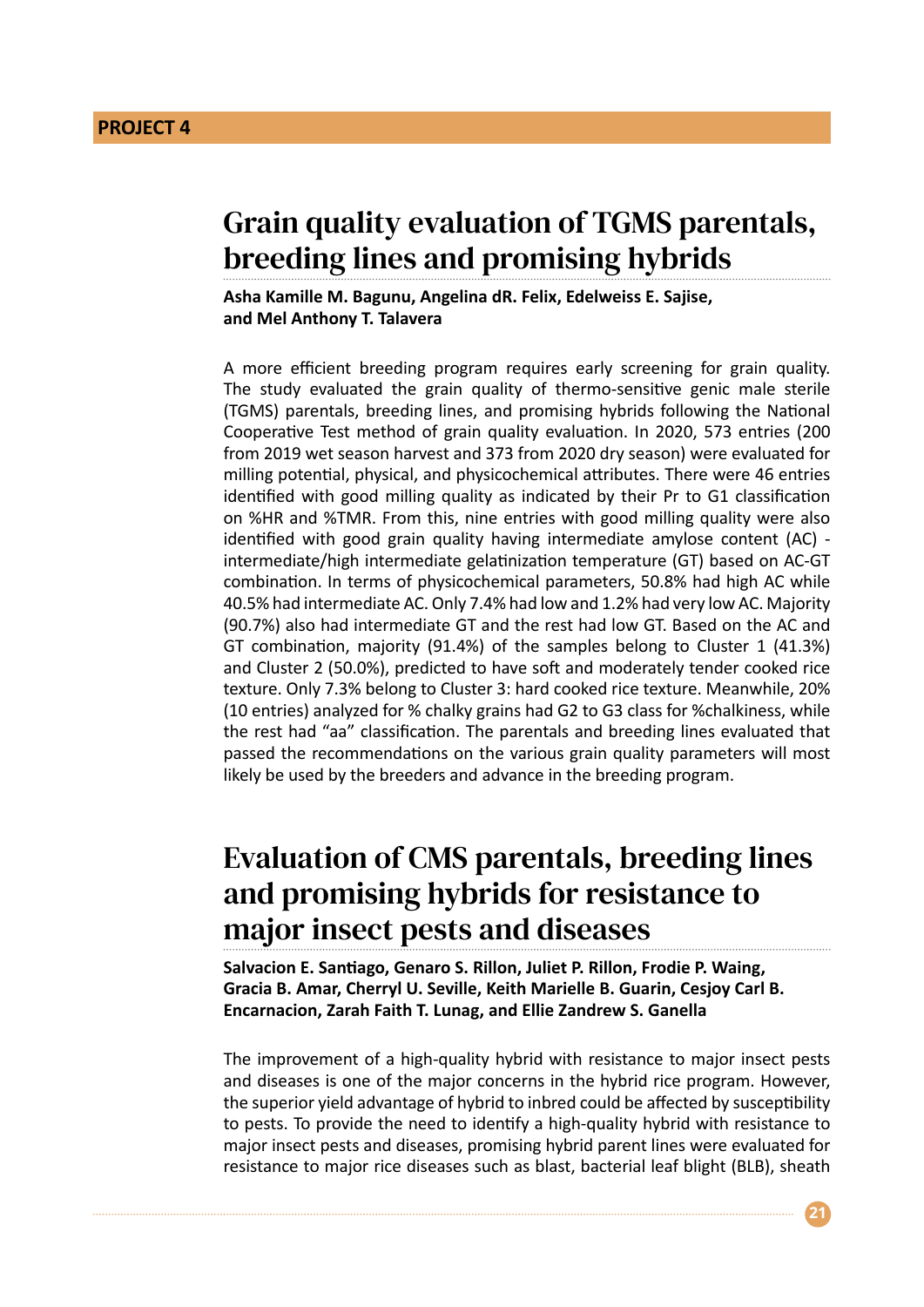blight (ShB), tungro and major rice insect pests like stem borer damage (SB) (deadheart and whitehead), green leafhopper (GLH), and brown planthopper (BPH) during the 2020 dry (DS) and wet seasons (WS). All hybrid parent lines forwarded for evaluation for resistance to insect pests and diseases were tested in three experimental sites during the 2020 DS and WS in PhilRice CES, PhilRice Isabela, and PhilRice Negros. Out of 227 hybrid parent lines evaluated to insect pests and diseases during the DS, 49 CMS parental lines (29 restorer and 20 maintainer) were found to have intermediate reactions to blast, BLB, and SB (whitehead) across sites. Among the 49 hybrid parent lines, 42 of them (22 restorer and 27 maintainer) had 2-3 resistances to insect pests and diseases. Moreover, five restorer lines were also found to have intermediate resistance to blast, BLB, sheath blight, and stem borer while two restorer lines were found resistant. There were 150 cytoplasmic male sterile (CMS) parent lines evaluated for pests and diseases during the WS. Selected 55 R- lines had intermediate to resistant against blast, BLB, and stem borer damage (whitehead) across sites. Out of the 55 hybrid parent lines selected, 32 of them consistently had three intermediate to resistant reactions to blast, BLB, and stem borer damage (whitehead), 22 of them had 4 intermediate to resistant reactions and one R- line was found resistant to blast, BLB, and stem borer damage (whitehead) across sites. Evaluation of resistance against stem borer damage was also conducted in PhilRice CES. During the DS, resistance to whitehead was noted in 144 hybrid lines, in which 54 hybrid lines had intermediate reactions while the 29 lines were susceptible to damage. Resistance to whitehead was recorded in 142 hybrid lines in the WS. Five restorer lines had intermediate reaction to damage in PhilRice CES. None of the hybrid entries were resistant to BPH while intermediate reactions to damage were noted in 28 restorer lines.

### Identification and characterization of hybrid breeding materials with resistance to major insect pests

**Ester A. Magsino, Via Z. Cabuyao, and Reyniel F. Lopez**

This study identified thermo-sensitive genic male sterile (TGMS) lines, pollen parents, and TGMS-based experimental hybrids that are resistant to major insect pests. There were 193 PS and TGMS materials under the insect screening trial evaluated for resistance to greenhouse cultures of the green leafhopper (GLH) and brown planthopper (BPH) and field populations of stem borers during the dry and wet seasons of 2020. Eight-eight (88) and 30 entries were noted to be resistant to GLH and BPH, respectively.

For the nurseries under the agronomic and yield trial, 2,365 entries were screened against field populations of stem borers.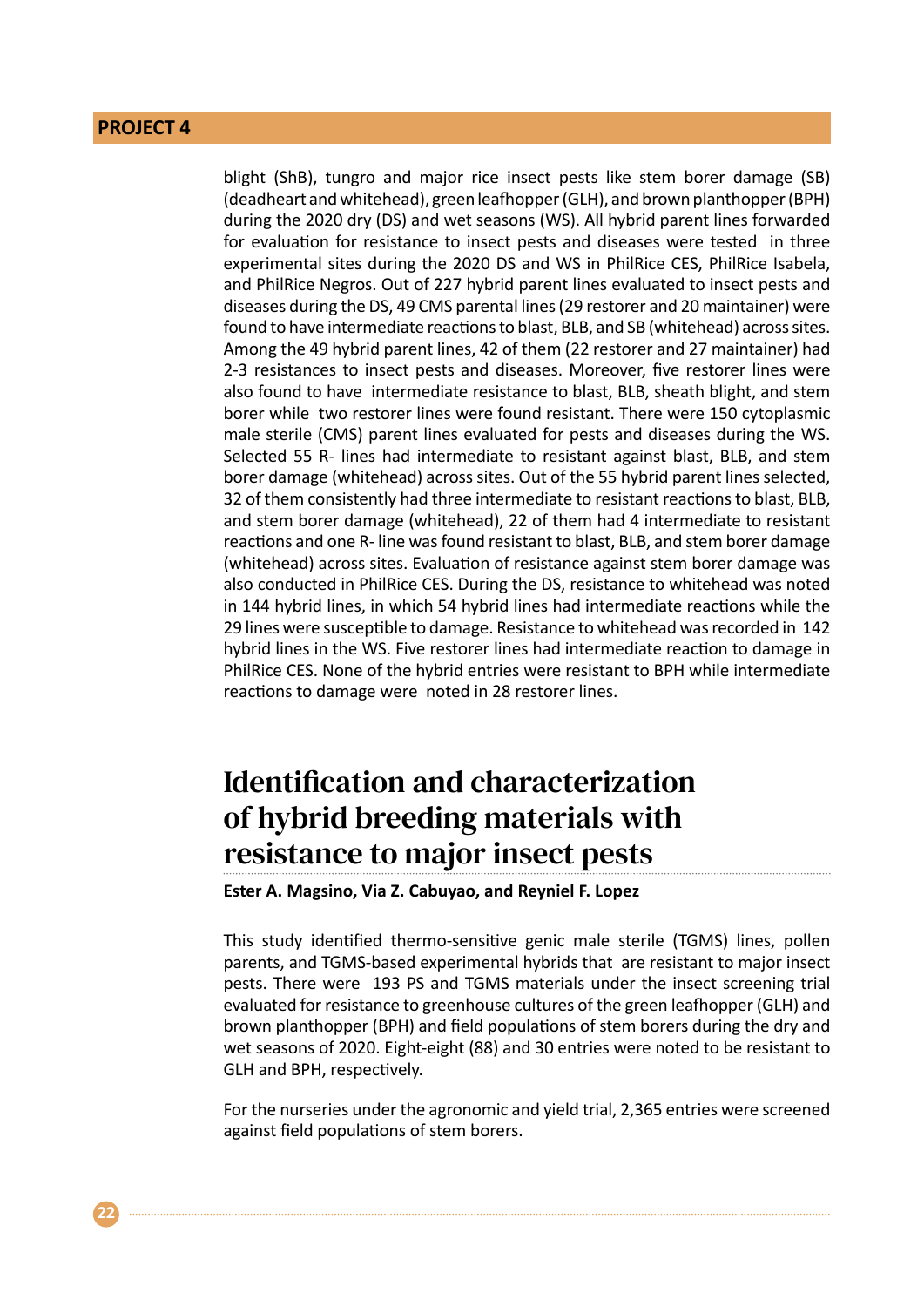In majority of the nurseries for both the nurseries under the insect screening and agronomic and yield trial, stem borer damage did not reach the evaluation validity thresholds due to low pest population except for TG<sub>6</sub> and RTG<sub>4</sub>.

Data collected will be submitted to the breeding group to aid in the selection and characterization of the parentals and advance lines.

### Evaluation of TGMS parentals, breeding lines, and promising hybrids for major diseases

**Bernard O. Budot, Dara Faye R. Rivera, and Gilbert M. Diamante** 

This study evaluated thermo-sensitive genic male sterile (TGMS) parental lines and promising hybrids with resistance to major rice diseases. A total of 196 entries (51 entries in 2020 dry season [DS], 145 entries in 2020 wet season [WS]) consisting of TGMS parentals, breeding lines, and promising hybrids were evaluated for their reaction to blast (B), sheath blight (ShB), bacterial leaf blight (BLB), and rice tungro (RT) under the induced method. Additional 1,874 entries during the 2020 WS were also evaluated under natural infection in the field.

Evaluation results under the induced method showed 1 (RPP7 25) and 9 (RPP4- 1956, RPP4-2027, RPP4-2031, RPP4-2105, RPP6 546, RFB 21B, GL78, GMS 11-8, KOR 63) entries that were resistant to blast pathogen during the 2020 DS and WS trial, respectively.

Data obtained for ShB and BLB during the 2020 WS showed susceptible reactions to majority of samples tested. For RT, all entries evaluated were susceptible. In natural infection, majority of the entries evaluated showed resistant reaction to ShB, BLB, brown spot, and sheath rot in 2020 WS . However, for RT and bacterial leaf streak, majority of the entries were intermediate.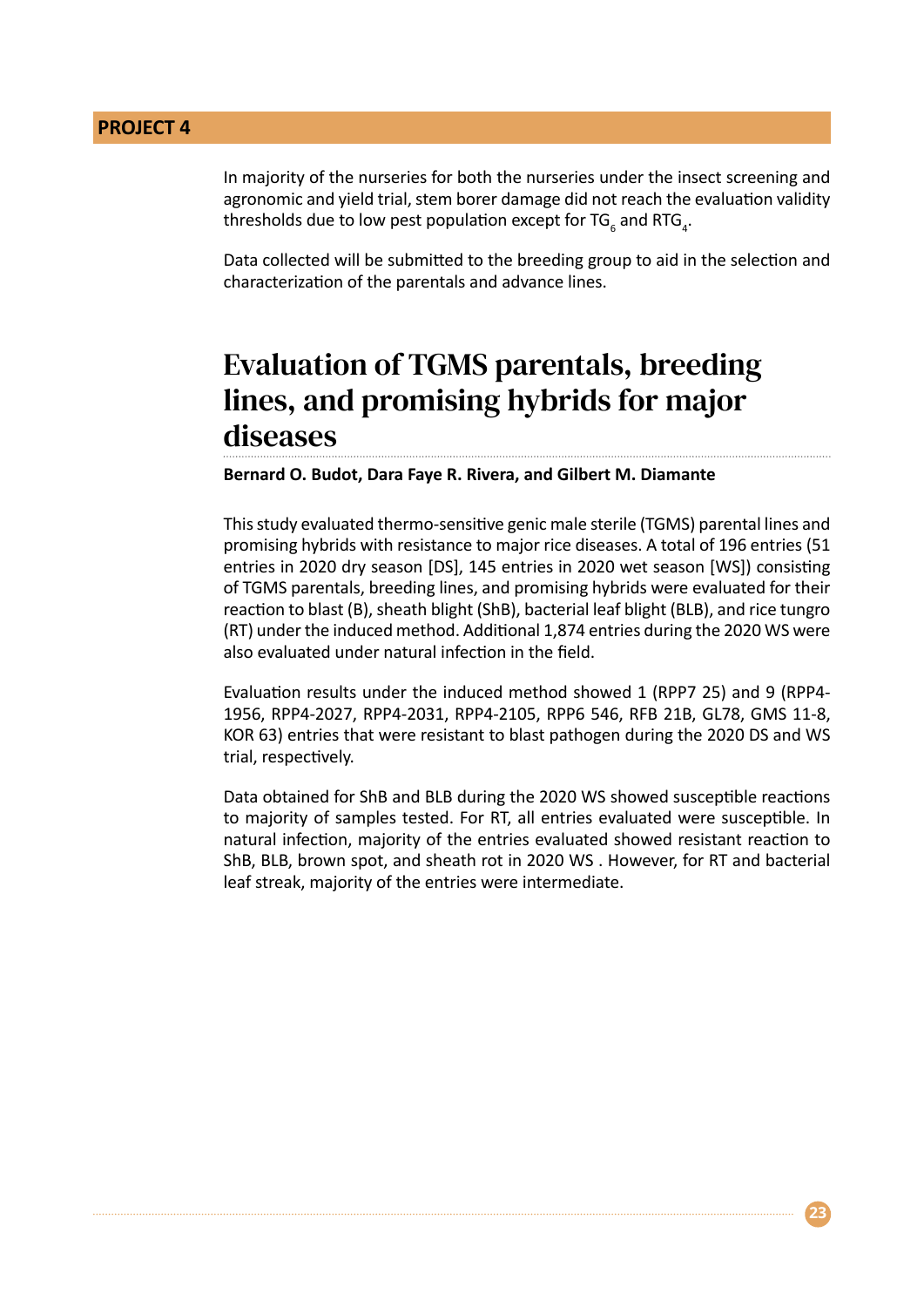## Hybrid nucleus and breeder seed production research and maintenance

**Lowel V. Guittap**

The project aimed to produce, supply and maintain basic seeds of public released hybrids in support of the hybrid rice commercialization program, breeding activities, and hybrid seed related research. For several years, the project has supplied the required breeder seeds to meet the national hybrid cultivation target. Initial characterization and evaluation of seed reproducibility of promising hybrid parental lines and F1 seeds were also performed as part of the studies. Through the project, the basic seeds of public released hybrids are maintained for research.

The activities included purification, nucleus and breeder seed production, and distribution of breeder seeds to supply the foundation seed requirements of the commercialization project. The purification of Mestizo 1 (M1) started with the generation of paired crosses. There were 1,000 IR58025A plants evaluated during the dry season, in which 383 paired crosses were generated. The nucleus seed production of M1 parental lines was established in 2020 dry season (DS). However, the set-up was cancelled due to quarantine restrictions. The project, however, has enough stock of IR58025A and B nucleus seed to supply the requirement of the commercialization program. For PRUP TG102, no nucleus seed was produced during the year due to travel limitations. Breeder seed production in Los Baños of IR58025A x B, IR34686R, and TG102M was also halted given the pandemic situation in the region during the DS. In wet season (WS), breeder seed of parental lines of Mestizo 1 and P-line of Mestiso were produced. However, due to the series of typhoons that devastated the region from October 20 to November 10, the breeder seeds were discarded due to lodging and seed quality issues. There were 315 A/S line and 55 kg R/P breeder seed of M1 and Mestiso 20 dispatched to PhilRice Isabela, Midsayap, and Negros. As of November 5, 1,035kg IR58025A (with 528kg B-line) and 300kg PRUP TG102 have been stored and are available for foundation seed production upon request. Available IR34686R and TG102M breeder seeds are 305kg and 475kg, respectively. The seeds are stored at the PhilRice Los Baños cold storage.

As for the seed production research activities, five promising hybrids (three cytoplasmic male sterile [CMS] and two thermo-sensitive genic male sterile [TGMS]) were characterized and evaluated for basic and F1 seed production capacity. The parental lines of PR47779H, PR48800, PR47995H, AYT 191, and AYT 189 were characterized during the year. The plant height of PR29A was only 59.6cm, which affected PR47779H. Field operations such as artificial pollination affected the result. For the parental lines of PR47795H, a difference of 29 days in the DTH between IR80559A (82 days) and IR80559B (111 days) was observed. PR47779H and PR47795H had seed purity-related problems. For TGMS hybrids, AYT 189 and AYT 191 were evaluated. In the 2020 WS, SxP F1 seed of AYT 191 was produced.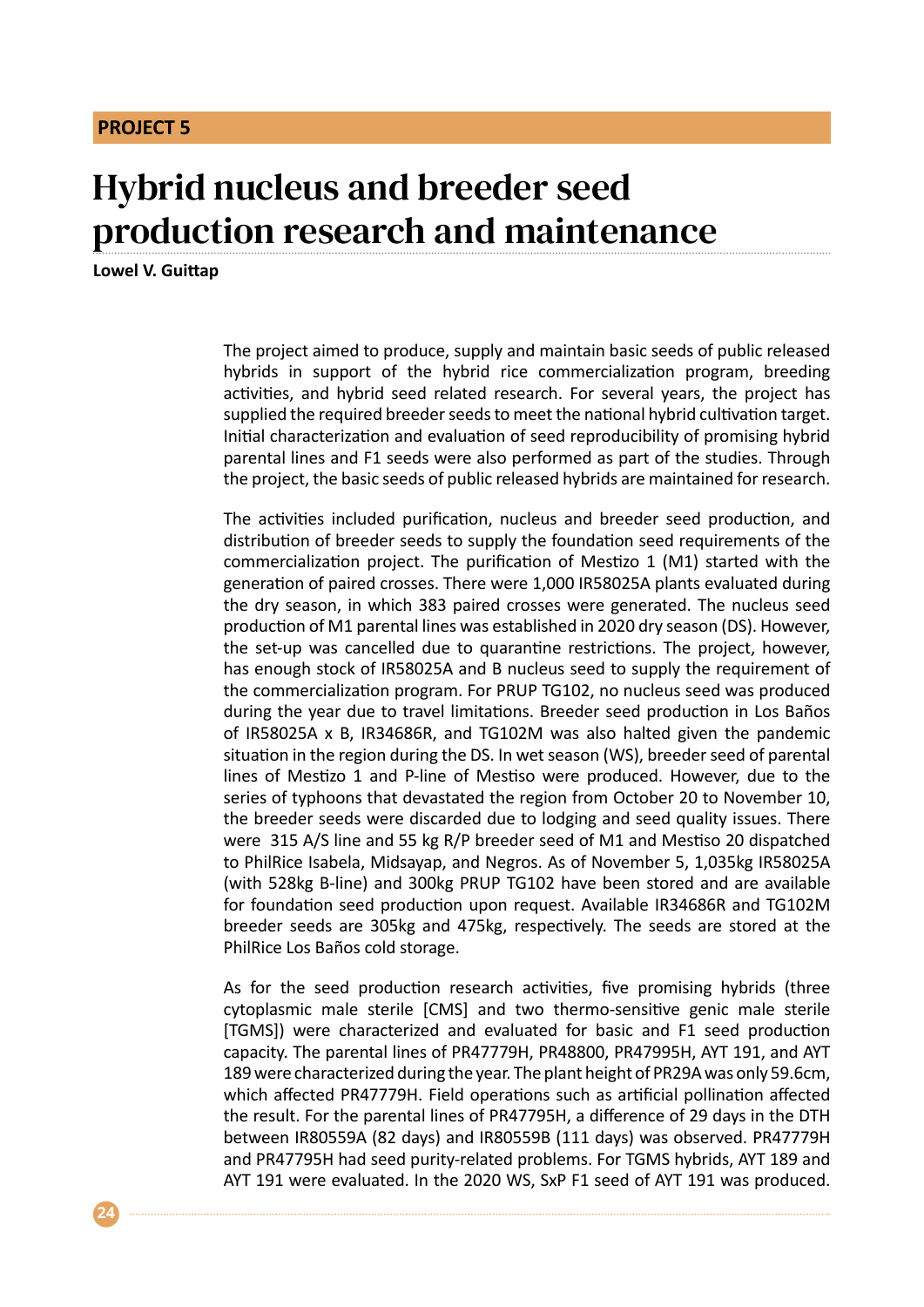An actual yield of 754kg/ha was obtained in a 0.5ha area. The yield is relatively average given the series of typhoons that brought strong winds and a high amount of rainfall from the flowering until maturity phase. SxP registered a crop cut yield of 3,111kg/ha. A seed production protocol for the F1 seed production of AYT 191 was also drafted.

The project ensured the availability of parental lines of public released hybrids. Thirty (30) genotypes were included in the maintenance activities. These genotypes are the parental lines of 20 public released hybrids. The project maintained 5kg of parental lines for each of the 20 public hybrids, which were made available to breeders and researchers upon request. This accomplishment is one of the main outputs of the program.

#### Hybrid nucleus and breeder seed production

**Lowel V. Guittap, Wendy B. Abonitalla, Susan R. Brena, and Edelweiss E. Sajise**

The main objective of the study was to supply the required amount of breeder seed of public hybrid parental lines of Mestizo 1 (PSB Rc72H or M1) and Mestiso 20 (NSIC Rc204H or M20) to meet the national hybrid target. The activities included purification, nucleus and breeder seed production, and distribution of breeder seeds. The purification of M1 started with the generation of paired crosses. There were 1,000 IR58025A plants evaluated during the dry season (DS), in which 383 paired crosses were generated. The processing of the crosses is ongoing. The nucleus of M1 parental lines was established in 2020 DS. However, set-up was cancelled due to the quarantine restrictions. The project, however, has enough stock of IR58025A and B nucleus seed to supply the requirement of the commercialization program. For PRUP TG102, no nucleus seed was produced during the year due to travel limitations. Breeder seed production in Los Baños of IR58025 AxB, IR34686R, and TG102M was also halted due to the region's DS. Few PRUP TG102 breeder seeds were harvested in Benguet in May 2020, which were stored by the farmer-cooperator. In wet season, breeder seed of parental lines of M1 and P-line of Mestiso were also produced. However, due to the series of typhoons that devastated the region from October 20 to November 10, the breeder seeds were discarded due to lodging and seed quality issues. There were 315 A/S line and 55kg R/P breeder seed of M1 and M20 dispatched in PhilRice Isabela, Midsayap, and Negros. As of November 5, 1,035kg IR58025A (with 528kg B-line) and 300kg PRUP TG102 were stored and are available for foundation seed production upon request. IR34686R and TG102M breeder seeds are available in 305kg and 475kg, respectively. The seeds are stored at the PhilRice Los Baños cold storage.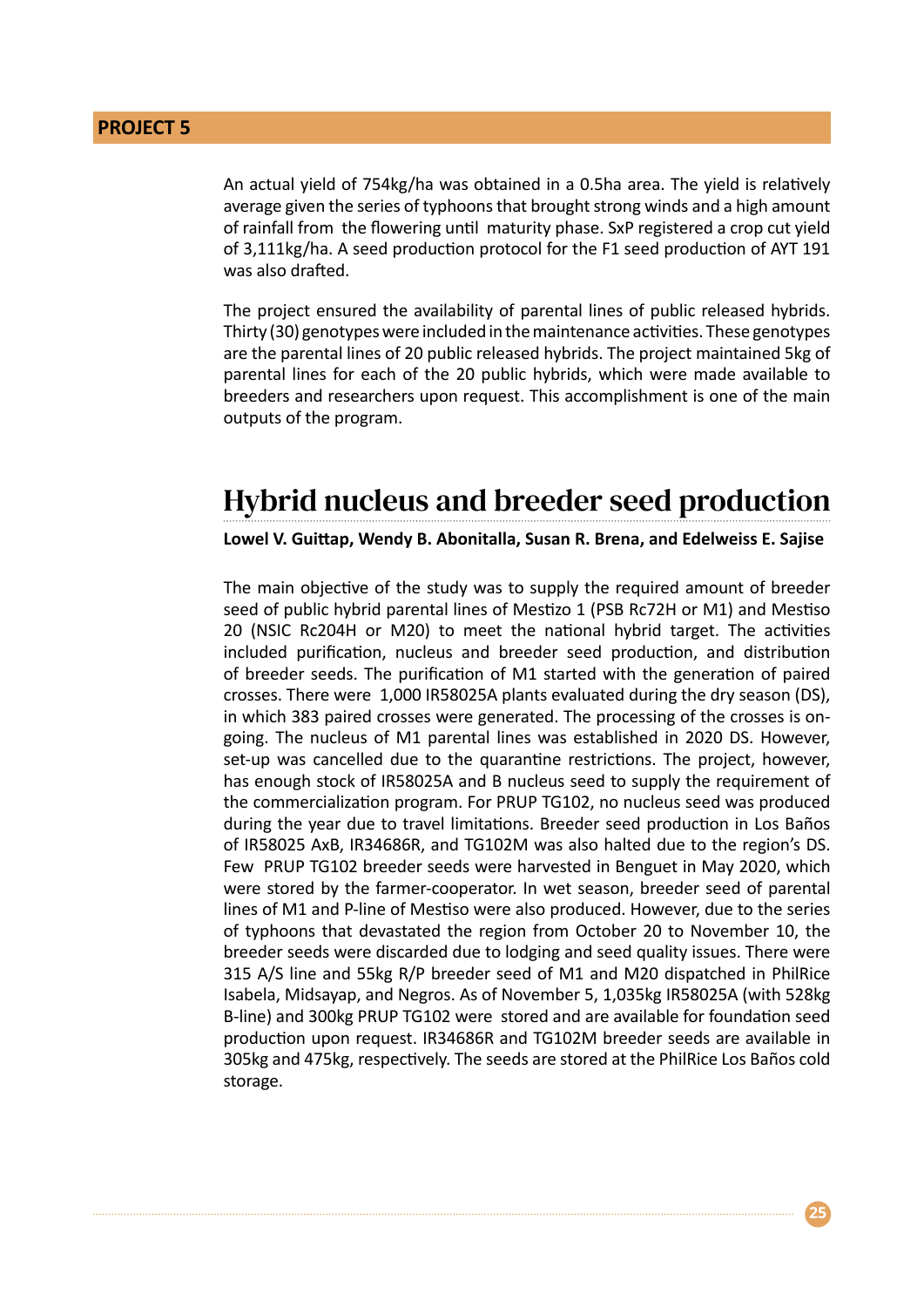### Characterization of promising hybrid parental lines

**Lowel V. Guittap, Wendy B. Abonitalla, Mel Anthony Talavera, and Leonilo Gramaje**

The study characterized promising hybrid parental lines. Important characteristics of parental lines and seed reproducibility of basic and F1 hybrid seed production were determined. The parental lines of CMS-based promising PR40640H (PR29A, PR29B, and 19R56) and PR46838H (IR80559A, IR80559B, and PR34302R) were evaluated from 2018 to 2019. Characterization of the parental lines for important agro-morphological characteristics was conducted to determine the synchronization of AxB and AxR seed production. Based on the information gathered for the promising hybrids, the promising hybrids were recommended to be parked due to seed purity issues. It was decided that starting 2020, new promising hybrids will be evaluated by the project namely: PR47779H, PR48800, and PR47995H. PR29A registered a plant height of 59.6cm, which affected PR47779H. This can be attributed by field operations such as artificial pollination. For the parental lines of PR47795H, a difference of 29 days in the DTH between IR80559A (82 days) and IR80559B (111 days) was observed. Component lines of PR47779H and PR47795H also had seed purity-related problems. For the TGMSbased hybrids, two promising thermo-sensitive genic male sterility (TGMS)-based hybrids — PRUP 11 and PRUP 13 were evaluated from 2018 to 2019). In 2019, PRUP 11 was approved as Mestiso 103 by National Cooperative Test. On the other hand, PRUP 13 was later replaced due to seed reproducibility issues. AYT 189 and AYT 191 were also evaluated. In the 2020 wet season, SxP F1 seed of AYT 191 was produced. An actual yield of 754kg/ha was obtained in a 0.5ha area. The yield is relatively average given the series of typhoon that brought strong winds and a high amount of rainfall during the flowering to maturity phase. SxP obtained a crop cut yield of 3,111kg/ha. A seed production protocol for the F1 seed production of AYT 191 was also drafted.

### Fertility/Sterility stability evaluation of TGMS and CMS parents of promising hybrids

**Wendy B. Abonitalla, Lowel V. Guittap, Mel Anthony T. Talavera, and Leonilo V. Gramaje**

Stability for female parents of promising hybrids was partly evaluated. Female parents of promising hybrids used in the study were the following: PR29A (PR40640H), IR80559A (PR46838H), IR79128A (PR47216H), and PRUP TG102 (PRUP 13). Evaluation for the stability of promising cytoplasmic male sterile-lines